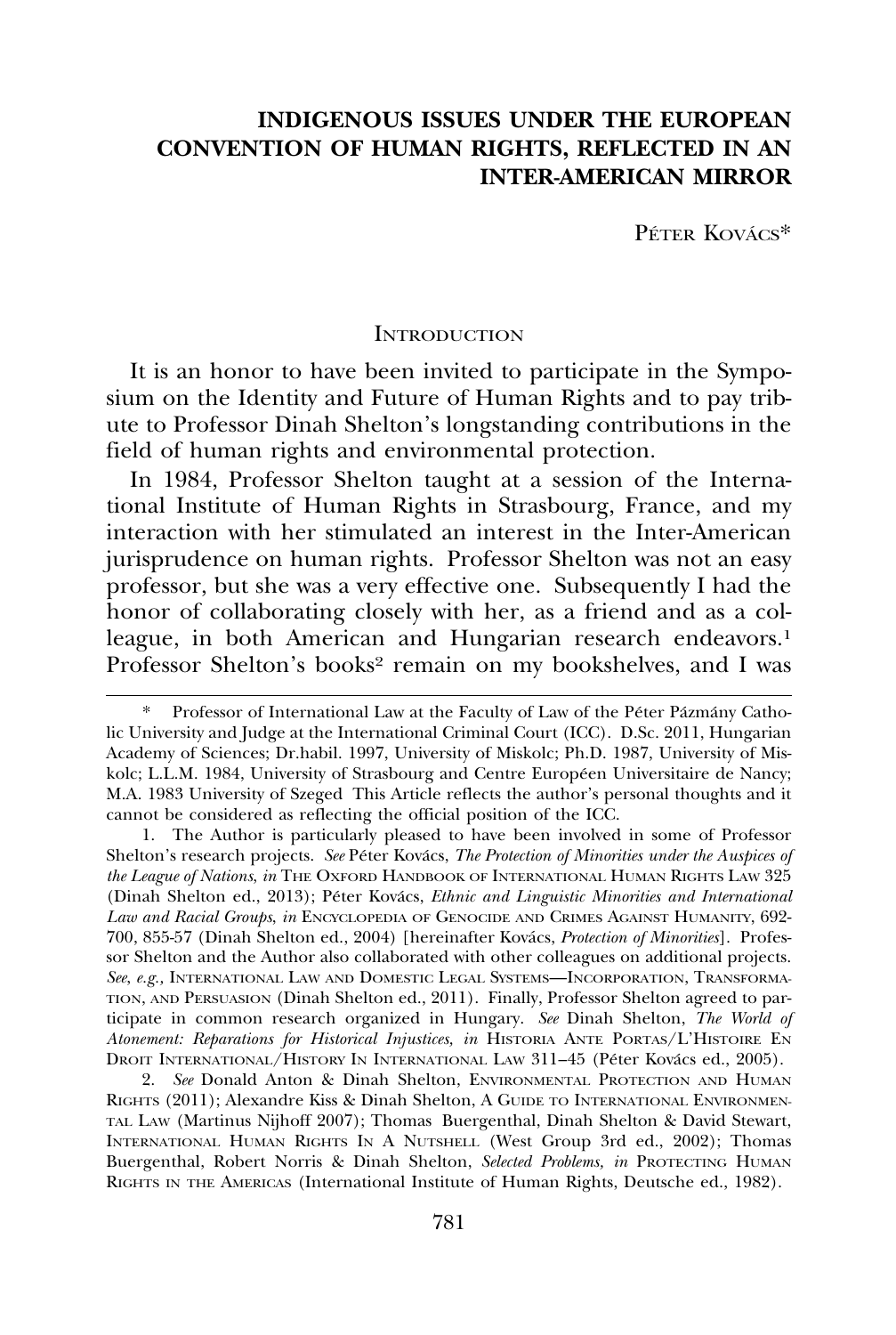quite pleased that she was granted the *honoris causa* doctorship from the university at which I teach, the Péter Pázmány Catholic University, in 2014.

In this short contribution, I would like to pay tribute to Professor Shelton by analyzing the protection of the rights of indigenous peoples, an area which she researched and promoted in her capacity as professor and as a member and president of the Inter-American Commission of Human Rights. This Article will focus primarily on the protection of the rights of indigenous peoples in Europe.

Although not as widely known as the indigenous peoples of the Americas or other parts of the world, a handful of such communities remain on the European continent. Like all Europeans, various treaty mechanisms guarantee these peoples certain human rights; however, the right of these peoples to conduct their traditional ways of life is not well established in Europe. For complex social and historical reasons, the complaints of indigenous European peoples are frequently marginalized, and these communities have had limited success in obtaining *in merito* judgments when appearing before the organs of the European Convention of Human Rights (ECHR).

The lack of *in merito* judgments is a stark contrast to the jurisprudence of the Inter-American Court of Human Rights (IACHR), where cases involving indigenous peoples are regularly addressed and resolved on their merits. The result is that the rights of indigenous peoples in the Americas are increasingly well established, while in Europe they remain in a state of limbo. This dichotomy between the European and Inter-American systems is not, however, insurmountable, and the Council of Europe (CoE) can learn from the Inter-American system to ensure that the human rights of indigenous peoples are sufficiently protected.

In Part I, this Article outlines the mechanisms in Europe relevant to protecting the human rights of indigenous peoples, with emphasis on the CoE as the most important organ. Part II provides a brief synopsis of the jurisprudence of the European Court of Human Rights (ECtHR), and its predecessor, the European Commission of Human Rights (Commission), relating to indigenous peoples issues. Part III summarizes various criticisms of the CoE's treatment of indigenous peoples issues, and Part IV discusses the development of the jurisprudence of the IACHR, as a possible model for the European human rights system. Part V provides a brief defense of the CoE and recognizes that, despite its deficiencies, the European system for protecting human rights does possess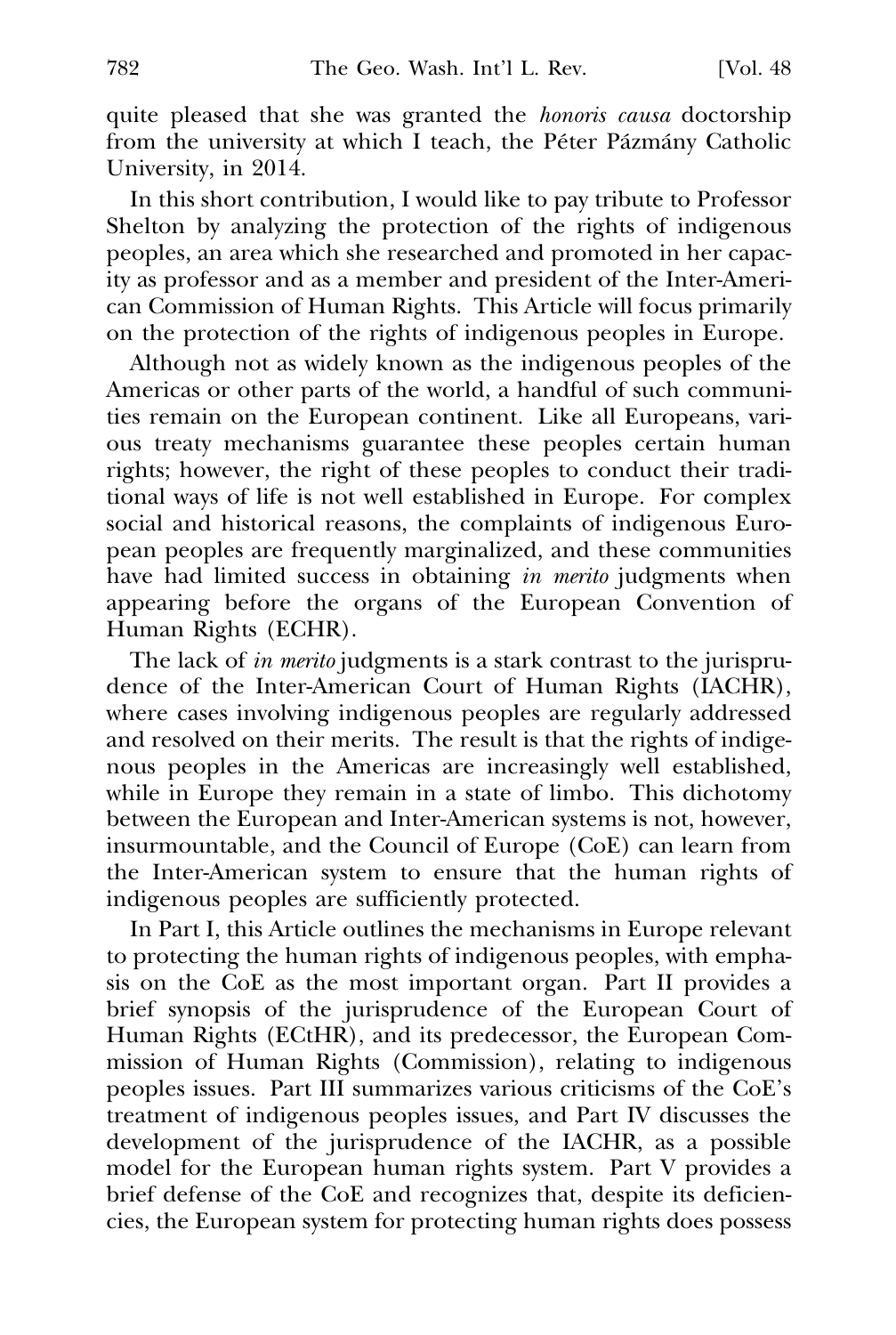some mechanisms for ensuring the protection of indigenous peoples' rights.

## I. HUMAN RIGHTS AND MINORITY-PROTECTING MECHANISMS IN EUROPE

In Europe, the most important institutions addressing the protection of human rights are the Council of Europe and the Organization for Security and Cooperation in Europe (OSCE). Although there exist sub-regional organizations which can address minority rights issues, namely the Central European Initiative<sup>3</sup> and the Commonwealth of Independent States,<sup>4</sup> these organizations lack the power and reputations of the CoE and OSCE in the arena of human rights law in Europe. In the framework of the OSCE, the basic norm of reference began in 1990 with the adoption of the detailed chapter on minorities within the Final Act. $\frac{5}{5}$  The High Commissioner on National Minorities has since been established, with an umbrella of useful documents<sup>6</sup> issued by the institution.

<sup>3.</sup> The Central European Initiative was created through the cooperation of Albania, Austria, Belarus, Bosnia and Herzegovina, Bulgaria, Croatia, the Czech Republic, Hungary, Italy, Macedonia, Moldova, Montenegro, Poland, Romania, Serbia, Slovakia, Slovenia, and Ukraine. It was adopted in 1994 as a soft law-type Instrument for the Protection of Minority Rights, the norms of which are very close to those of the Council of Europe's Framework Convention for the Protection of National Minorities. *See* Herald Kreid, *The CEI Has Understood the Need for Adjustment, in* CENTRAL EUROPEAN INITIATIVE, MINORITIES AND THE CENTRAL EUROPEAN INITIATIVE 10, 10 (Central 2004), http://www.cei.int/sites/default/ files/attachments/publications/cei\_publication\_on\_instrument\_2004\_revised\_april\_05\_ final\_final.pdf.

<sup>4.</sup> The Commonwealth of Independent States (CIS) is composed entirely of former Soviet states, including: Russia, Armenia, Azerbaijan, Kazakhstan, Kyrgyzstan, Moldova, Turkmenistan, Tajikistan, and Uzbekistan. *See About Commonwealth of Independent States*, COMMONWEALTH OF INDEPENDENT STATES (CIS), http://www.cisstat.com/eng/cis.htm (last visited May 11, 2016). The CIS adopted a Convention on Human Rights and Fundamental Freedoms in 1995. Article 20 of that convention secures equality and non-discrimination. Commonwealth of Independent States Convection on Human Rights and Fundamental Freedoms, May 26, 1995, 3 I.H.R.R. 1, 212. Article 21 promotes ethnic, linguistic, cultural, or religious identity. *Id.* art. 21. Article 26 guarantees the right to property. *Id.* art. 26. Article 27 refers to national traditions in the context of the right to education. *Id.* art. 27. The Commission of Human Rights of the CIS monitors compliance with the convention. *Id.* art. 34.

<sup>5.</sup> *See* Conference on Security and Co-operation in Europe (CSCE), Document of the Copenhagen Meeting of the Conference on the Human Dimension of the CSCE §§ 30–40.7 (June 29, 1990), http://www.osce.org/de/odihr/elections/14304.

<sup>6.</sup> *See, e.g.*, Organization for Security and Co-operation in Europe (OSCE) High Commissioner on National Minorities (HCNM), The Ljubljana Guidelines on Integration of Diverse Societies (Nov. 7, 2012), http://www.osce.org/hcnm/96883; OSCE HCNM, The Bolzano/Bozen Recommendations on National Minorities in Inter-State Relations (June 2008), http://www.osce.org/hcnm/33633; OSCE & COUNCIL OF EUROPE, THE NATIONAL MINORITY STANDARDS: A COMPILATION OF OSCE AND COUNCIL OF EUROPE TEXTS (2007);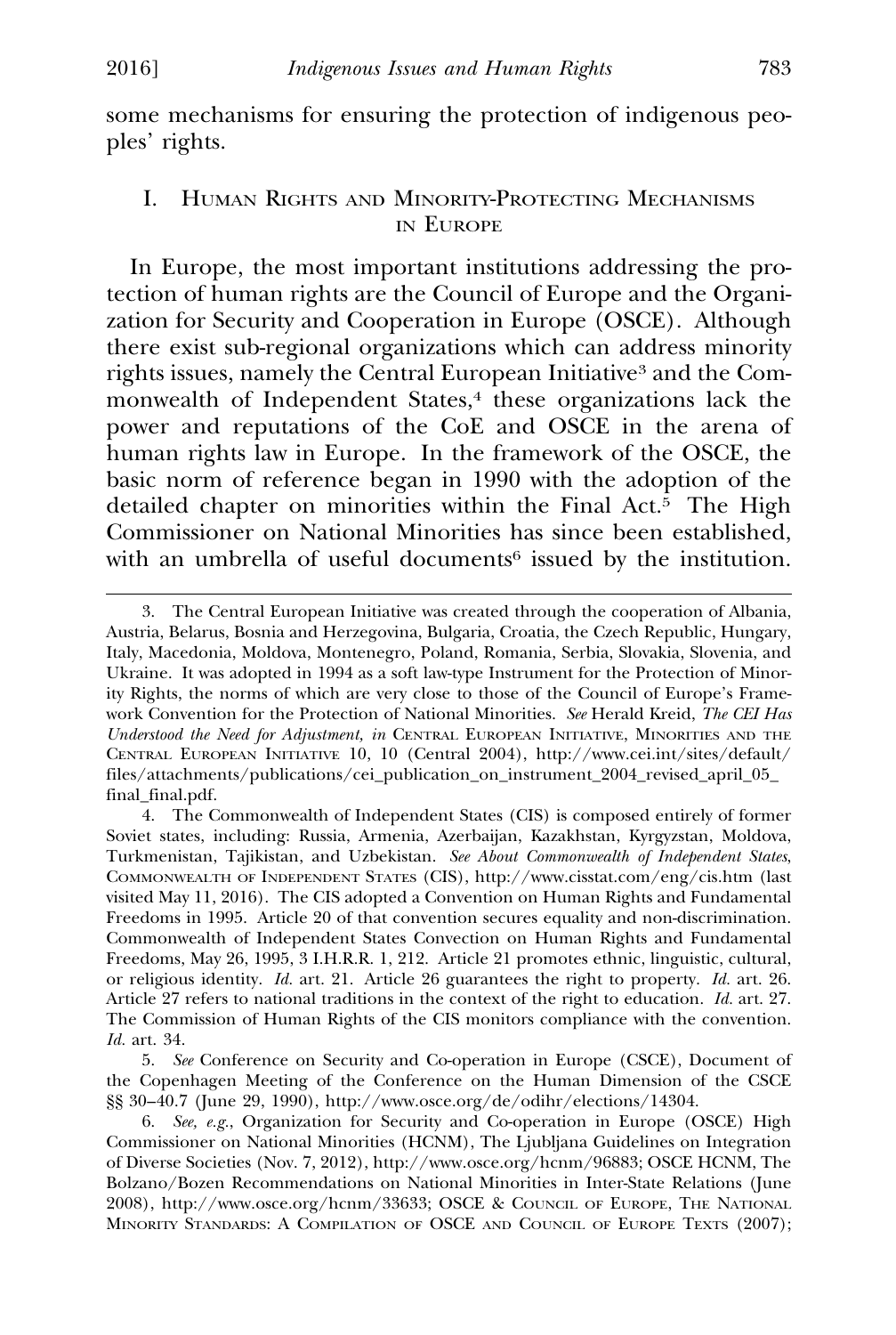The legal nature of these documents is soft law, and they act as a kind of *sui generis* mixture of guidelines, best practices, codes of conduct, and manuals. This Article will not address the standardsetting activity of the European Union Intergroup, where deputies of different political persuasions are devoted to the minority rights issues within the European Parliament, which is currently attempting to create a comprehensive document for the sake of minority protection in Europe.7

Despite the important role of the OSCE in protecting minority rights in Europe, this Article will focus only on the Council of Europe, due largely to the similarities between its approaches and institutions and those of the Inter-American system. Under the Council of Europe, several treaty law instruments secure the protection of minorities: (1) the European Convention of Human Rights, (2) the European Charter for Regional or Minority Languages, (3) the Framework Convention for the Protection of National Minorities, and also (4) non-treaty soft law documents which serve as terms of reference for the monitoring of states' commitments in favor of minorities.8 The ECHR is of particular importance to indigenous peoples issues, and its provisions are currently enforced by the European Court of Human Rights, which is discussed in greater detail below.

## II. PROTECTION OF INDIGENOUS COMMUNITIES IN THE EUROPEAN COURT OF HUMAN RIGHTS

If one compares the number of times that the ECtHR has addressed the issue of indigenous peoples' rights with that of the Inter-American Court of Human Rights, it is readily apparent that the ECtHR's jurisprudence on these issues is significantly less rich. Far fewer cases of this type have been adjudged in Strasbourg as

OSCE HCNM, The Recommendations on Policing in Multi-Ethnic Societies (Feb. 2006), http://www.osce.org/hcnm/32310; OSCE HCNM, The Guidelines on the Use of Minority Languages in the Broadcast Media (Oct. 2003), http://www.osce.org/hcnm/32310; OSCE HCNM, The Lund Recommendations on the Effective Participation of National Minorities in Public Life & Explanatory Note (Sept. 1999), http://www.osce.org/hcnm/30325; OSCE HCNM, The Oslo Recommendations Regarding the Linguistic Rights of National Minorities & Explanatory Note (Feb. 1998), http://www.osce.org/hcnm/67531; OSCE HCNM, The Hague Recommendations Regarding the Education Rights of National Minorities (Oct. 1996), http://www.osce.org/hcnm/32180.

<sup>7.</sup> For more on this subject, see PRO MINORITATE EUROPAE—MINORITIES OF EUROPE UNITE! (Csaba Tabajdi ed., 2009).

<sup>8.</sup> Such non-treaty soft law documents include, first and foremost, standard-setting and monitoring documents adopted by the Committee of Ministers, the Parliamentary Assembly, and the Commissioner for Human Rights.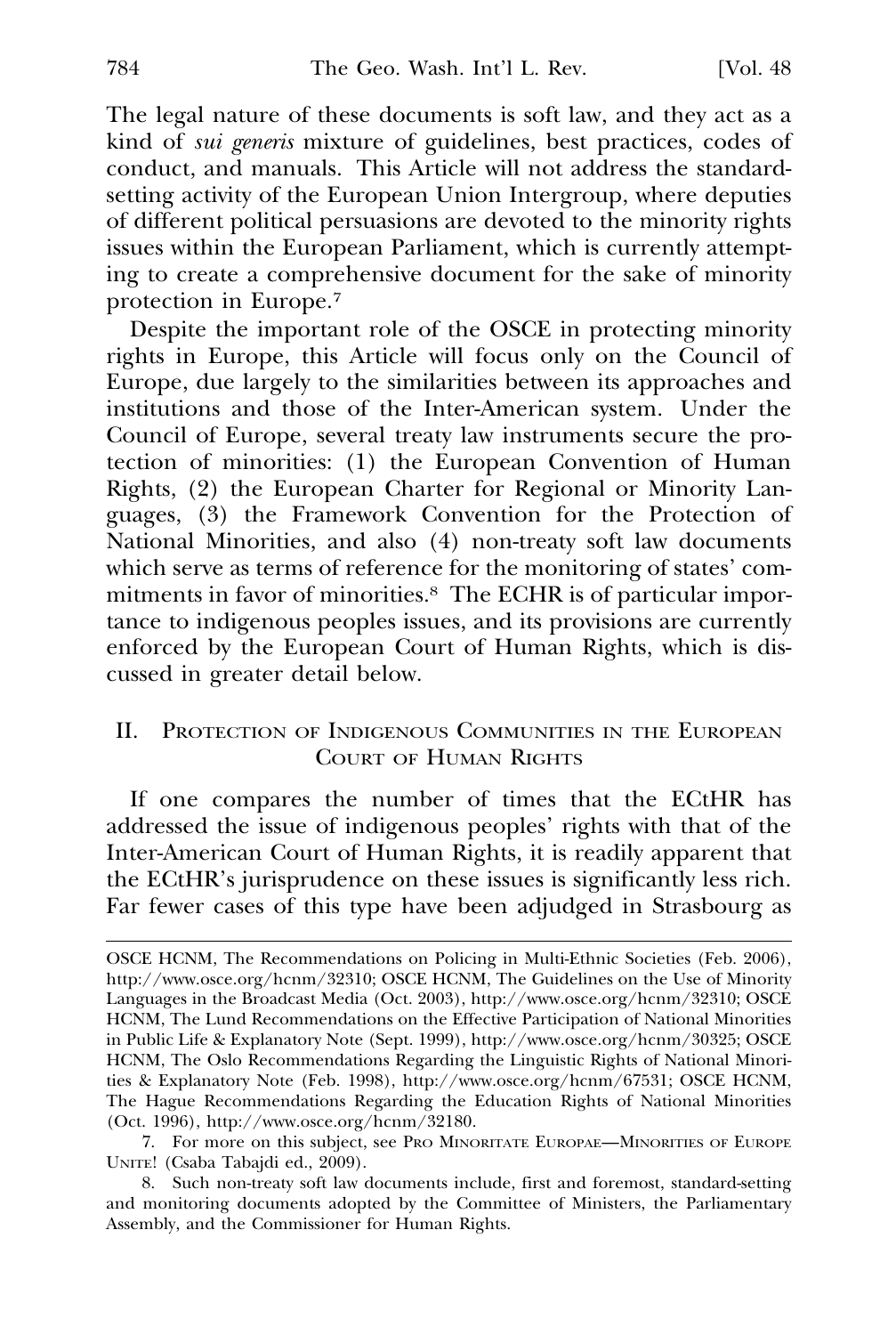compared to Costa Rica. One significant reason for the disparity in jurisprudential quantity is itself a matter of numbers: there remain only a handful of indigenous communities in Europe today, such as the Sami (also known as the Lapps) of Scandinavia, and the various indigenous communities in the Northern and Siberian regions of Russia.9 These groups are quite few in number compared to those in South and Central America, where over 800 distinct indigenous groups exist to this day.10 The lack of indigenous communities remaining in Europe is a major reason that European minority rights protection has instead focused on the far more numerous communities of linguistic and religious minorities.

While the difference between the numbers of cases brought before the ECtHR and the IACHR involving indigenous communities can be explained by population figures, substantial discrepancies between the outcomes of such cases cannot be explained away so easily. Of the few cases addressed by the ECtHR and its predecessor, the European Commission of Human Rights, nearly every case was dismissed at the stage examining issues of admissibility without ever reaching the merits of the claims. A brief chronological synopsis of this jurisprudence follows.

# A. *G. & E. Against Norway*

The Lapp community in Norway brought the first case by an indigenous European population before the European Commission on Human Rights.<sup>11</sup> The Lapps alleged that the construction of the Alta Hydroelectric Power Station, authorized by the Norwegian government, violated the property rights of the Lapps because it would result in the loss of traditional territories used for herding and fishing, activities that the Lapps claimed were essential to their way of life.12 Prior to initiation of the case, members of the Lapps held reportedly violent political demonstrations before the Norwegian parliament.13 Thus, in addition to the claims of loss of tradi-

<sup>9.</sup> In Russia, these include the Samoyeds, Yakuts, Khantis, and the Manysis, among others. *Indigenous Peoples of the North*, http://www.arctic-info.com/Encyclopedia/Rubric/ indigenous-peoples-of-the-north (last visited May 27, 2015); *see also* Nikolai Vakhtin, *Native Peoples of the Russian Far North*, *in* POLAR PEOPLES: SELF DETERMINATION AND DEVELOPMENT 29, 29-80 (Minority Rights Group ed., 1994).

<sup>10.</sup> See Guaranteeing Indigenous People's Rights in Latin America, ECON. COMM'N FOR LATIN AM. & THE CARIBBEAN 38 (2014), http://repositorio.cepal.org/bitstream/handle/ 11362/37051/S1420782\_en.pdf?sequence=4.

<sup>11.</sup> G. & E. v. Norway, App. No. 9278/81, 35 Eur. Comm'n H.R. Dec. & Rep. 30 (1983).

<sup>12.</sup> *See id.* at 31–32.

<sup>13.</sup> *See id*. at 31.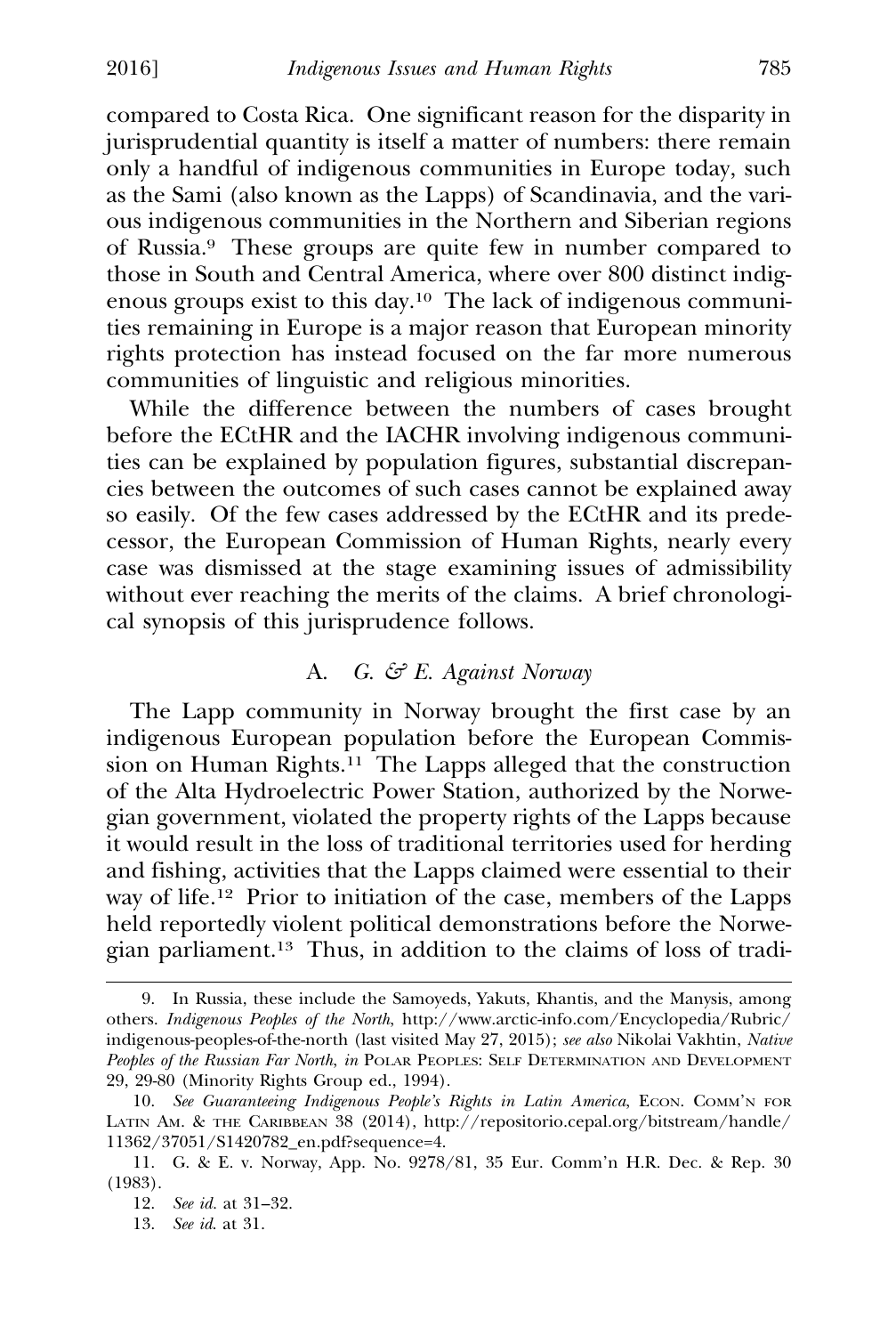tional herding lands, the application before the Commission in Strasbourg also alleged violations of freedom of speech related to the demonstrations.14

The European Commission on Human Rights *in abstracto* recognized not only the applicability of the right to protection of property through ECHR Protocol 1, Article 1,15 but also recognized the inherent links between the construction activity and ECHR Article 8's right to privacy16 in *lato sensu*. The court ultimately decided against the Lapps, however.17

Concerning the protection of property, the Commission denied the complaint as lacking sufficient evidence.18 On the issue of privacy, the Commission was significantly more verbose, stating that the construction of the power plant "could interfere with the applicant's possibilities of enjoying the right to respect for their private life."19 Nevertheless, when compared to the vast areas of northern Norway used for reindeer herding and fishing, the Commission concluded that the Lapp community would lose only a "comparatively small area" of herding land as a result of the Alta River project.20

Despite the Commission's ultimate finding against the Lapps on both the property and privacy elements of their claim, its reasoning evidenced an openness to the idea that the right to privacy could

16. Convention for the Protection of Human Rights and Fundamental Freedoms arts. 26, 30 Nov. 4, 1950, 213 U.N.T.S. 222 [hereinafter European Human Rights Convention] ("Right to respect for private and family life: 1. Everyone has the right to respect for his private and family life, his home and his correspondence. 2. There shall be no interference by a public authority with the exercise of this right except such as is in accordance with the law and is necessary in a democratic society in the interests of national security, public safety or the economic wellbeing of the country, for the prevention of disorder or crime, for the protection of health or morals, or for the protection of the rights and freedoms of others.") [hereinafter European Human Rights Convention].

17. *See* G. & E., 35 Eur. Comm'n H.R. Dec. & Rep. at 37–38.

18. *See id.* at 36.

19. *See id.*

20. *See id*.

<sup>14.</sup> *See id*. at 37.

<sup>15.</sup> Protocol to the Convention for the Protection of Human Rights and Fundamental Freedoms art. 2, *enacted* Mar. 20, 1952, E.T.S. 5, 213 U.N.T.S. 222 [hereinafter European Human Rights Convention Protocol]. ("Protection of property: Every natural or legal person is entitled to the peaceful enjoyment of his possessions. No one shall be deprived of his possessions except in the public interest and subject to the conditions provided for by law and by the general principles of international law. The preceding provisions shall not, however, in any way impair the right of a State to enforce such laws as it deems necessary to control the use of property in accordance with the general interest or to secure the payment of taxes or other contributions or penalties.") [hereinafter European Human Rights Convention Protocol].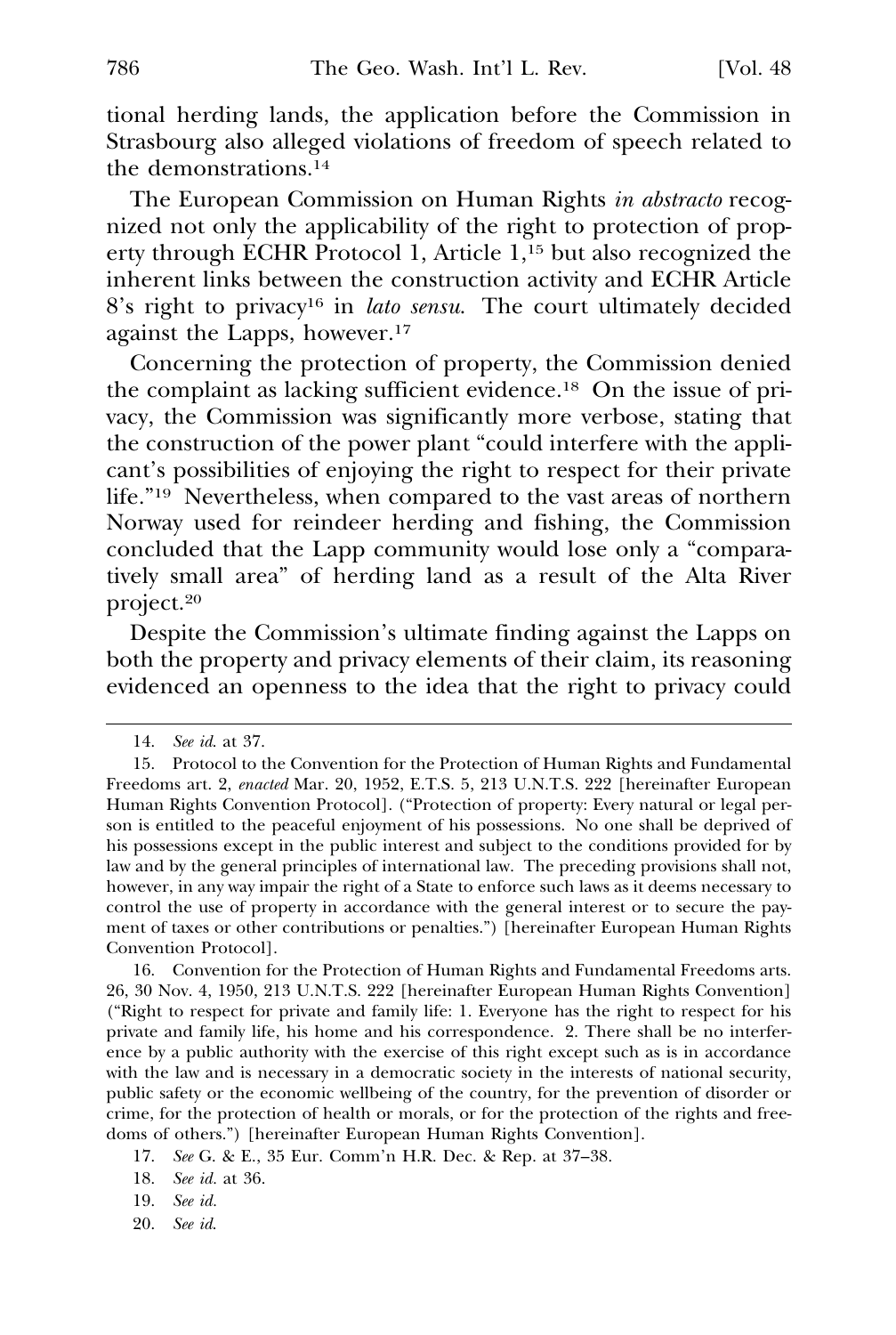extend to the protection of the ethnic identity of indigenous peoples.

### B. *O.B. and Others Against Norway*

The *O.B. and Others Against Norway* dispute arose from the arrival of non-Sami peoples to the traditional grazing territories of the Skolte Sami.<sup>21</sup> The Skolte Sami,<sup>22</sup> a distinct geographic group within the Sami communities of Norway, follow a traditional way of life that includes fishing, hunting, and reindeer herding. The Skolte Sami were concerned that the new settlers, having acquired property rights, would interfere with Sami use of traditional reindeer grazing lands, and subsequently filed a request with the local administration to grant the Skolte Sami "an exclusive right to reindeer husbandry on the basis of immemorial usage."23 The local administration instead registered the new inhabitants and then rejected a Sami counterclaim, stating that it was a legal dispute belonging to the judiciary.<sup>24</sup> Following a lengthy litigation process, the Sami lost their case before both the District Court and on appeal to the High Court; the Supreme Court of Norway did not grant leave to the appeal.25

The case was then brought before the European Commission on Human Rights pursuant to ECHR Articles 6 and 14.26 The Commission rejected as unsubstantiated the Sami's claims contesting the fairness of the home trial, holding that "the Norwegian courts are established on the basis of Norwegian culture, values and way of life and thinking. Therefore they are not impartial when determining the rights of a national minority belonging to another cul-

23. *See* O.B. & Others, App. No. 15997/90, Eur. Comm'n H.R. Dec. & Rep., at 2.

<sup>21.</sup> O.B. & Others v. Norway, App. No. 15997/90, Eur. Comm'n H.R. Dec. & Rep. 1 (1993), http://hudoc.echr.coe.int/app/conversion/pdf/?library=ECHR&id=001-1462&fil ename=001-1462.pdf&TID=IHgdqbxnfi.

<sup>22.</sup> Note that the European Commission of Human Rights and the European Court of Human Rights sometimes used the expression "Saami" instead of "Sami" in both the titles and text of decisions. "Sami" is used throughout this Article for the purposes of consistency, except where used in official case titles or quotations.

<sup>24.</sup> *See id*.

<sup>25.</sup> *See id*. at 4–7.

<sup>26.</sup> *See id*. at 8; European Human Rights Convention*, supra* note 16, art. 6 ("Right to a **R** fair trial: In the determination of his civil rights and obligations or of any criminal charge against him, everyone is entitled to a fair and public hearing within a reasonable time by an independent and impartial tribunal established by law."); *id.* art. 14 ("Prohibition of discrimination: The enjoyment of the rights and freedoms set forth in this Convention shall be secured without discrimination on any ground such as sex, race, colour, language, religion, political or other opinion, national or social origin, association with a national minority, property, birth or other status.").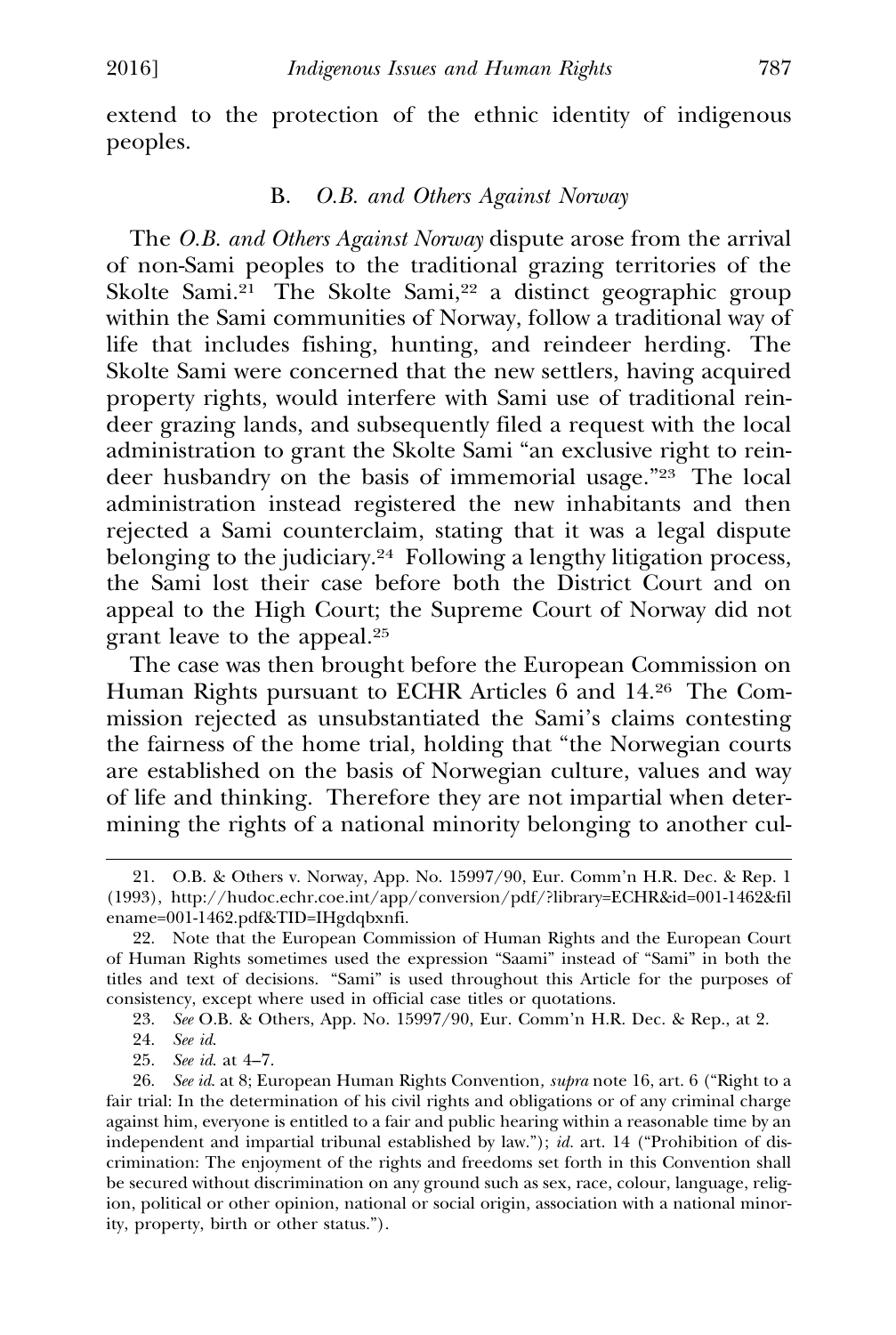ture and having another way of thinking and determining natural rights."27 The Commission emphasized, however, that in Strasbourg, the independence of tribunals is analyzed according to both objective and subjective tests, and it found no major problem vis-à-vis the Norwegian judiciary.<sup>28</sup> Furthermore, the Commission considered the four year legal process to be a reasonable length.29

As far as the violation of the right to property was concerned, the Commission noted that even if "the applicants' complaint that they have been deprived of their exclusive right to reindeer husbandry in the area in question" was correct, that legal conclusion did not decide the matter.30 The Commission invoked the interpretation of Norwegian courts and arrived at the conclusion that the Sami "indeed have a right—although not an exclusive one—to reindeer husbandry and it does not appear that this right has been interfered with or controlled in a way not acceptable under . . . the Convention."31 The parts of the complaint based on Articles 6 and 14 were rejected with formalistic arguments.32

In essence, although the Commission again recognized that the indigenous Sami peoples have some rights to property to conduct their traditional way of life, the Commission still found other reasons to decide against the indigenous peoples.

## C. *Könkämä and 38 Other Saami Villages Against Sweden<sup>33</sup>*

In another case involving a group of Sami peoples, several Sami villages complained against the modification of the Swedish legal regime for hunting, fishing, and herding, which would require licenses when such activities occurred within state-owned territories.34 The Commission examined the complaints based on Articles 6 and 14 of the ECHR and Article 1 of Protocol 1, and recognized that "the exclusive hunting and fishing rights claimed by the applicant Saami villages . . . can be regarded as possessions

<sup>27.</sup> *See* O.B. & Others, App. No. 15997/90, Eur. Comm'n H.R. Dec. & Rep., at 8–9.

<sup>28.</sup> *See id.* at 9.

<sup>29.</sup> *See id*. at 10–11.

<sup>30.</sup> *See id*.

<sup>31.</sup> The invocation of Article 8 occurred not at the beginning of the proceeding, but after the 6 month time limit. As far as concerned Article 14, the applicants invoked it alone and not in conjunction with another article, according to the well-established jurisprudence that suggests its autonomous character. *See id*.

<sup>32.</sup> *See id*. at 11–12.

<sup>33.</sup> Könkämä & 38 Other Saami Villages v. Sweden, App. No. 27033/95, Eur. Comm'n H.R. Dec. & Rep. (1996), http://hudoc.echr.coe.int/app/conversion/pdf/?library=ECHR &id=001-3390&filename=001-3390.pdf&TID=THkbhnilzk.

<sup>34.</sup> *See id.* at 2.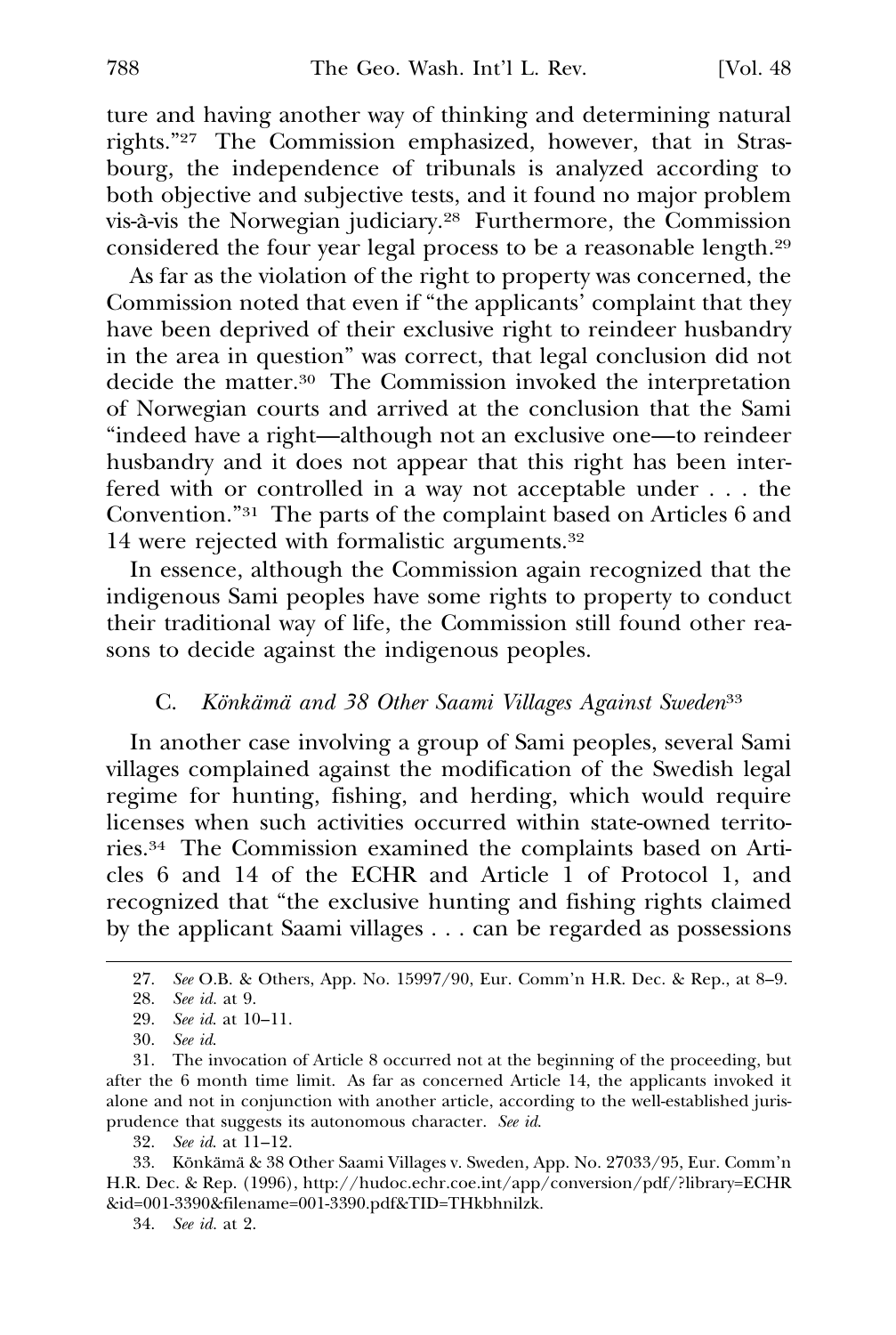within the meaning of Article 1 of Protocol 1." Moreover, the Commission recognized first that "it is not disputed that the applicant Saami villages are to be regarded as non-governmental organisations," and second that "the central issue is whether the Saami villages were holders of exclusive hunting and fishing rights and the question arises whether they had any remedy in this respect before the Swedish courts."35

Before reaching the merits of the case, however, the Commission declared the complaints inadmissible because the Sami failed to exhaust local remedies.36 By the time this case reached the Commission, the Commission's pattern was well established: although it again recognized some legitimacy of the indigenous peoples' complaints, it found procedural grounds to dismiss the case.<sup>37</sup>

### D. *Halvar FROM Against Sweden*<sup>38</sup>

In yet another case involving the Sami peoples of Sweden, a non-Sami Swedish citizen sought protection of his land from hunting by the Sami, whose state-defined territorial boundaries overlapped with his own land.<sup>39</sup> Although Swedish law recognized traditional Sami herding regions, it did not exclude the acquisition of property rights in those same fields and forests by other Swedish citizens in accordance with the Swedish civil code.40 The applicant did not empathize with the servitude endured by the Sami and invoked his own right to protection of property, pursuant to ECHR Article 1 of Protocol 1.41

This case was among the few instances where the Commission spoke openly about the necessity of protecting the traditional Sami way of life, and the Commission ultimately held in the Sami's favor. The Commission noted that "the decision to include the applicant's property in the relevant Sami village's elk-hunting area was taken in accordance with the provisions of the Swedish Hunting Act and Reindeer Herding Act.<sup>742</sup> Under this act, the Sami's right to hunt—which the Commission analogized to their right to herd reindeer—in the areas of northern Sweden where the applicant's

<sup>35.</sup> *See id.* at 8.

<sup>36.</sup> *See id*. at 9.

<sup>37.</sup> *See id*.

<sup>38.</sup> Halvar FROM v. Sweden, App. No. 34776/97, Eur. Comm'n H.R. Dec. & Rep. (1998), http://hudoc.echr.coe.int/eng?i=001-4167.

<sup>39.</sup> *See id.* at 1.

<sup>40.</sup> *See id*.

<sup>41.</sup> *See id*. at 2.

<sup>42.</sup> *See id*. at 3.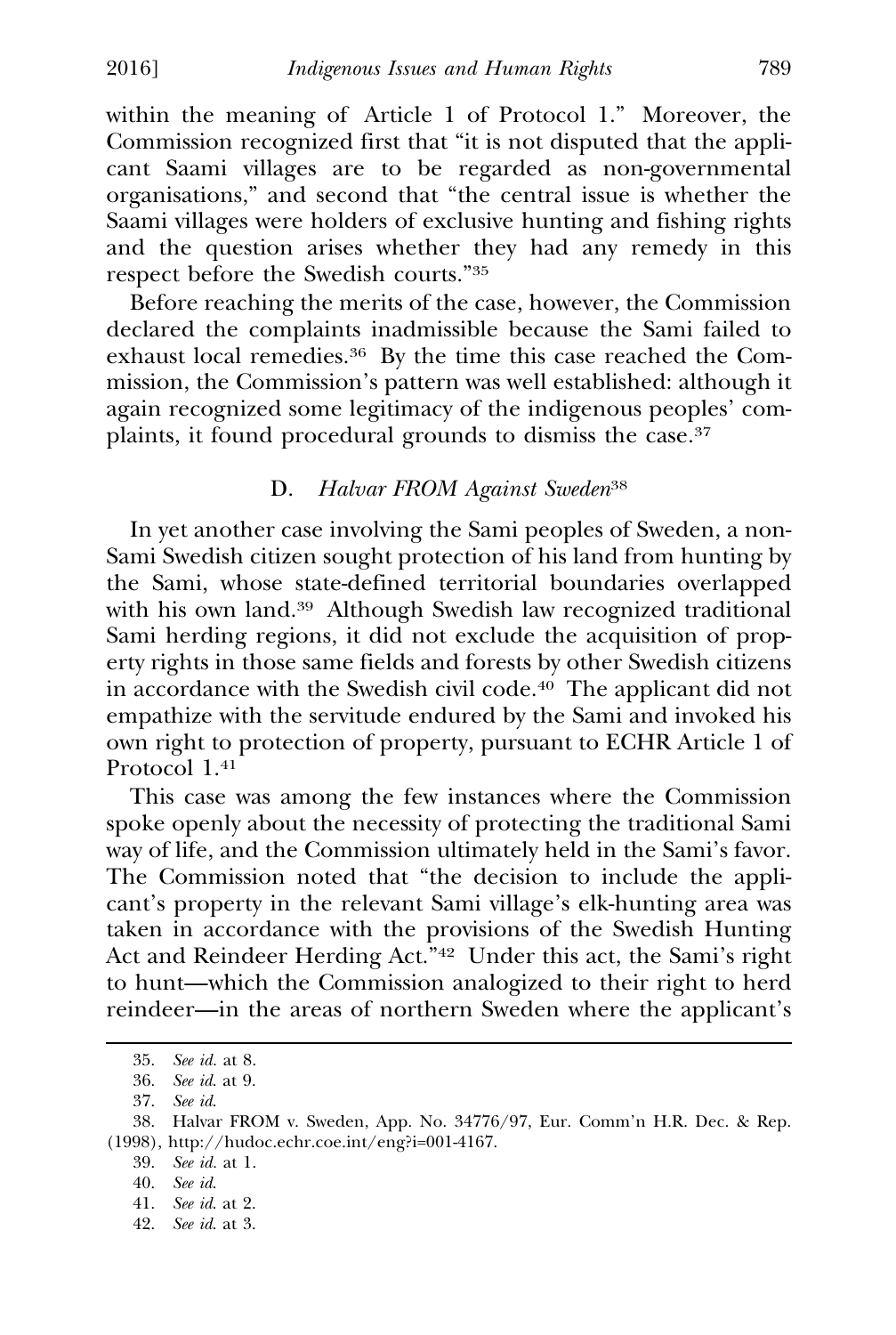property was located, was based on "custom from time immemorial" and therefore trumped the applicant's claims.43 The Commission further found it to be "in the general interest that the special culture and way of life of the Sami be respected,"44 and that "reindeer herding and hunting are important parts of [Sami] culture and way of life."45 Thus, the Commission clearly recognized the relationship between traditional husbandry and Sami ethnic identity.

### E. *Johtti Sapmelaccat RY and Others Against Finland*<sup>46</sup>

The European Court of Human Rights heard this case, the Commission having ceased operation at this point. Still, formalistic obstacles formed the basis for inadmissibility. The case background concerns an amendment to the Finnish Fishing Act of 1997 introducing a licensing system by which permanent residents in several municipalities became entitled to enjoy public fishing rights within state-owned waters.47 The applicants, an association dedicated to the promotion of Sami culture and several of the association's members, argued that the amendment weakened the position of landless Sami peoples whose fishing rights were guaranteed in the constitution for time immemorial.48 It was further alleged that the amendment violated Sami rights under ECHR Articles 6, 8, 13, and 14, and Article 1 of Protocol 1.49

The European Court of Human Rights did not recognize primary applicant Johtti Sapmelaccat RY's standing, on the grounds that it could not, as an organization, be considered a victim of the impugned legislation.50 In contrast, the Sami villages in Sweden were permitted to appear before the Commission.<sup>51</sup> The remaining four applicants, Sami members of the organization, could not substantiate their complaint as they had not "appreciably shown

51. *See id*.

<sup>43.</sup> *See id*. at 2.

<sup>44.</sup> *See id*. at 3.

<sup>45.</sup> *See id.*

<sup>46.</sup> Johtti Sapmelaccat RY, App. No. 42969/98, Eur. Ct. H.R. (2005), http://hudoc. echr.coe.int/eng?i=001-68136.

<sup>47.</sup> *See id.* at 2–3.

<sup>48.</sup> *See id*. at 2, 11.

<sup>49.</sup> *See id*. at 10–11; European Human Rights Convention, *supra* note 16, arts. 6, 8, **R** 13–14 ("Right to an effective remedy: Everyone whose rights and freedoms as set forth in this Convention are violated shall have an effective remedy before a national authority notwithstanding that the violation has been committed by persons acting in an official capacity."); European Human Rights Convention Protocol, *supra* note 15, Prot. 1, art. 1.

<sup>50.</sup> *See* Johtti Sapmelaccat RY, App. No. 42969/98, Eur. Ct. H.R., at 12.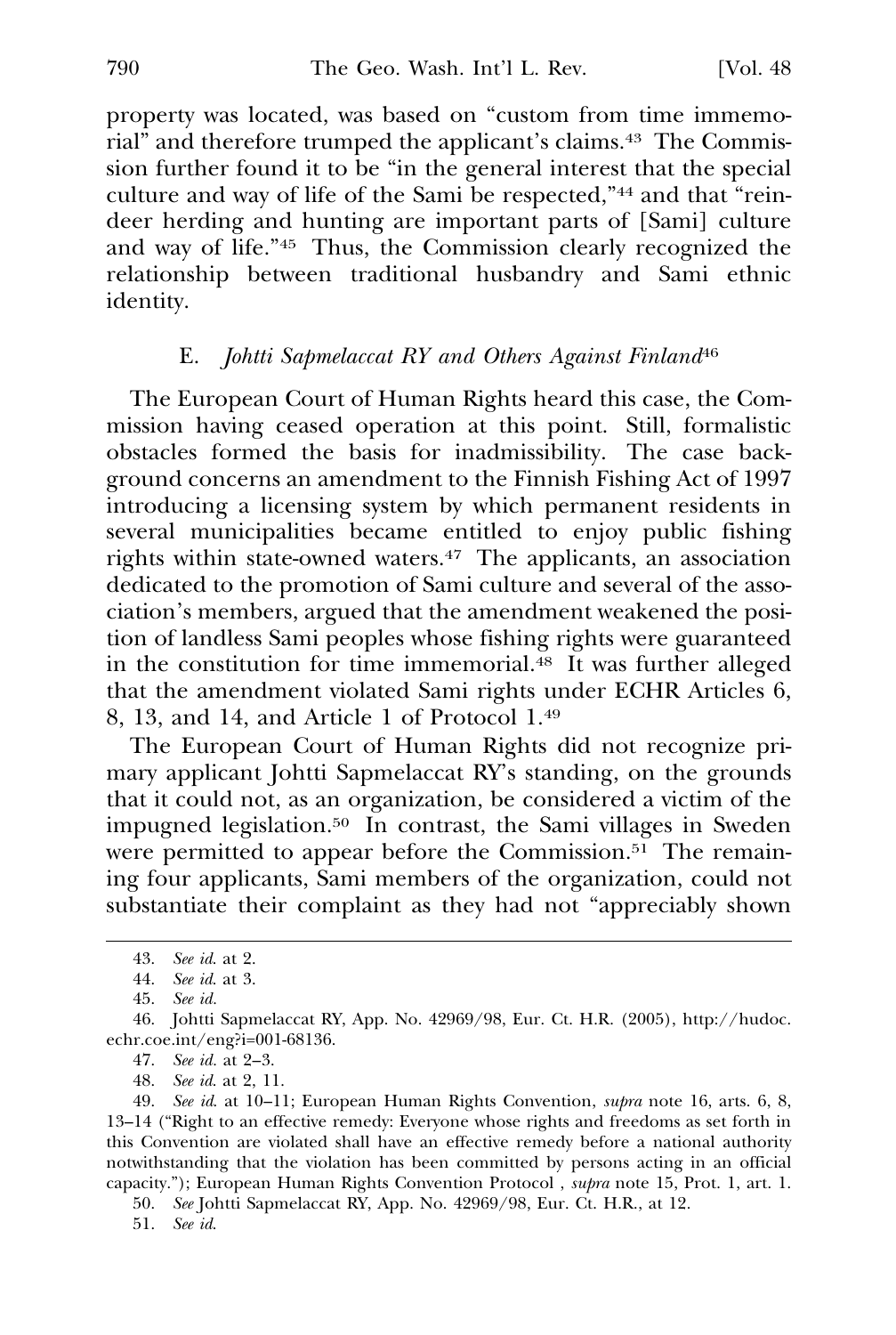the adverse impact of the 1997 amendment of the Fishing Act on their concrete possibilities to exercise their traditional fishing rights."52 The Court further noted that the restriction on the use of certain fishing equipment stemmed from the legitimate objective of protecting fish stocks.<sup>53</sup>

The Court emphasized, however, that the "precise scope of the traditional fishing and other rights belonging to the Sami population was not determined at the relevant time,"54 finding it to be "a complex legal, historical and political issue."55 The Court concluded that the 1997 amendment of the Fishing Act was not intended to curb the rights of the Sami population, such as they existed at the time,<sup>56</sup> but was, based on the *travaux préparatoires*, intended to protect the rights of both the Sami and the other local residents to the fish stocks.57

It should be emphasized that the Court seemed to cautiously consider *in abstracto* the Sami's right to the fishing stocks "based on custom from time immemorial."58 The Court described this right at length in its presentation of the circumstances of the case and the respective pieces of legislation, even if ultimately the court did not find an infringement of the Sami's traditional rights.59

### F. *The Muonio Saami Village Against Sweden*<sup>60</sup>

The applicant in this case, another Sami village in Sweden, submitted a complaint when three non-Sami people were guaranteed a license for reindeer herding in a Sami village.<sup>61</sup> At the same time, the license was denied for five Sami individuals living in the traditional territory.62 As the decisions concerning who would receive a license were within the broad discretion of an administrative body, the local tribunals lacked authority to overturn the decisions.<sup>63</sup>

- 58. *See id.* at 2, 4.
- 59. *See id.* at 18.

60. The Muonio Saami Village v. Sweden, App. No. 28222/95, Eur. Ct. H.R. (2000), http://hudoc.echr.coe.int/eng?i=001-5078.

61. *See id.* at 2.

63. *See id*.

<sup>52.</sup> *See id*. at 18.

<sup>53.</sup> *See id*.

<sup>54.</sup> *See id*. at 17.

<sup>55.</sup> *See id*.

<sup>56.</sup> *See id*.

<sup>57.</sup> *See id.*

<sup>62.</sup> *See id*.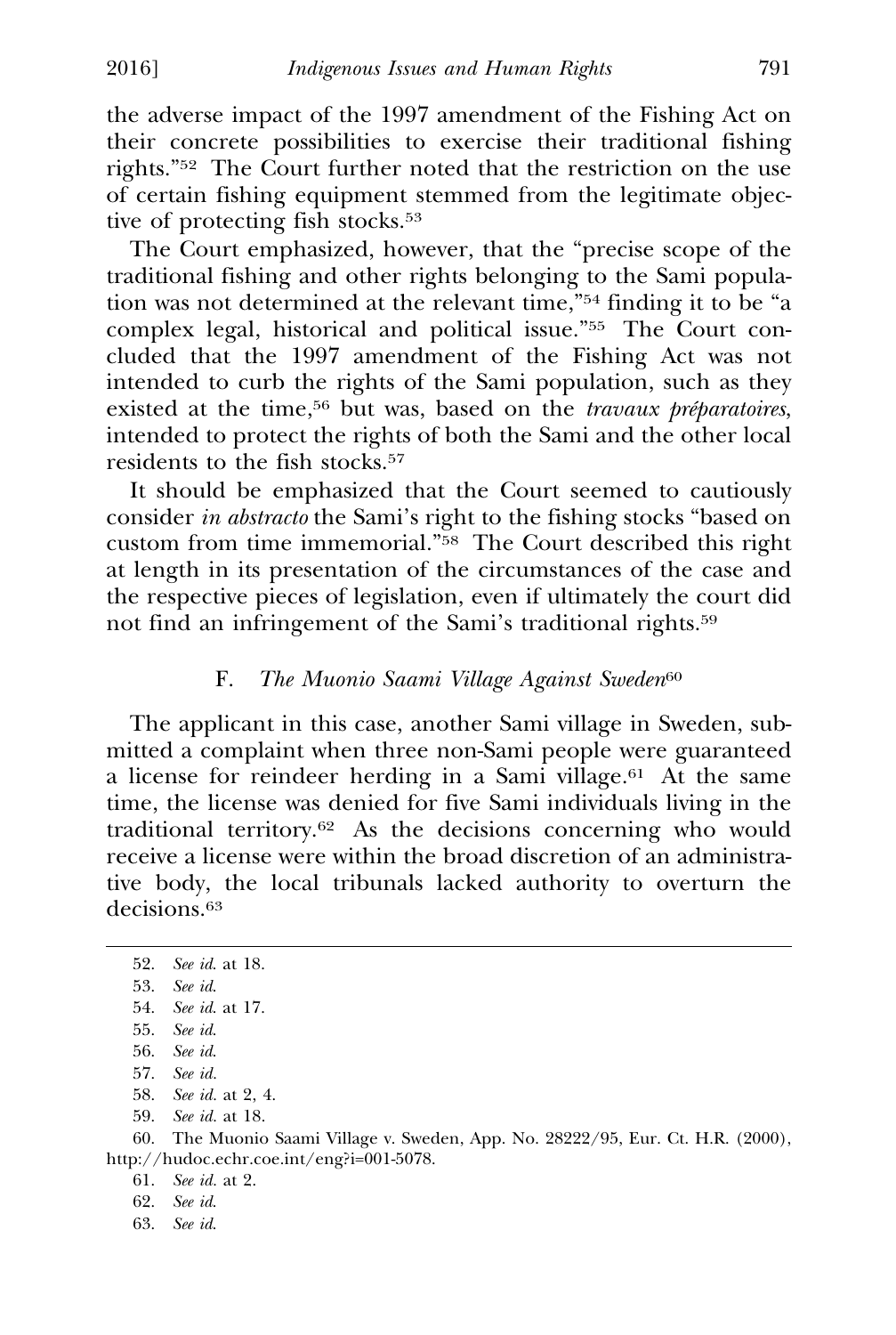Based on Article 6 of the ECHR, the Court declared the complaint admissible.64 But because a friendly settlement between the government and the village was reached shortly thereafter, the application was soon struck from the docket.65 Although the merits were never reached, this case represents an important example of the Court allowing an indigenous peoples case to pass the admissibility threshold.

### G. *HINGITAG 53 Against Denmark*<sup>66</sup>

The roots of this case relate to the construction of a U.S. naval base in the Thule District of Denmark, on the Dundas peninsula, and the subsequent resettlement of the Thule tribe, a local indigenous Inuit population.67 The first U.S. military constructions were built on the peninsula during World War II pursuant to an agreement with Danish ministers in exile, and the constructions were later enlarged.68 The Thule tribe was forced to relocate from the peninsula and leave its traditional villages, churches, and graveyards behind.<sup>69</sup> In the 1950s, the Danish government promised to compensate the inhabitants, but the negotiations were conducted at a slow pace; the documents containing the original written promises disappeared in the 1960s before being rediscovered in 2000.70

A compensation program was adopted in 1985 by the Danish government, whereby the Thule tribe and the individual members of the relevant Inuit community were given monetary and material damages.71 The government's damages determination took into consideration the fact that the tribe traditionally lived not only by fishing, but also by hunting narwhals, seals, and foxes; immaterial damages, such as those caused by the resettlement and abandon-

- 68. *See id*. at 2–3.
- 69. *See id.* at 3.
- 70. *See id*.

71. In this context, "material damages" are losses in property and economic possibilities. In 1999, the Danish High Court decided that the tribe should receive half a million DKK (approximately 66,666 Euros), and the individual members should each be granted either 25,000 DKK (approximately 3,333 Euros) or 15,000 DKK (approximately 2,000 Euros), based on whether they were adults or children in the 1950s. The Supreme Court of Denmark upheld the decision in 2003. *See id.* at 8–12.

<sup>64.</sup> *See id.* at 6; European Human Rights Convention, *supra* note 16, art. 6. **R**

<sup>65.</sup> *See* The Muonio Saami Village , App. No. 28222/95, Eur. Ct. H.R., at 4, §§ 13–14. 66. HINGITAQ 53 v. Denmark, App. No. 18584/04, Eur. Ct. H.R. (2006), http:// hudoc.echr.coe.int/eng?i=001-72219.

<sup>67.</sup> *See id.* at 2.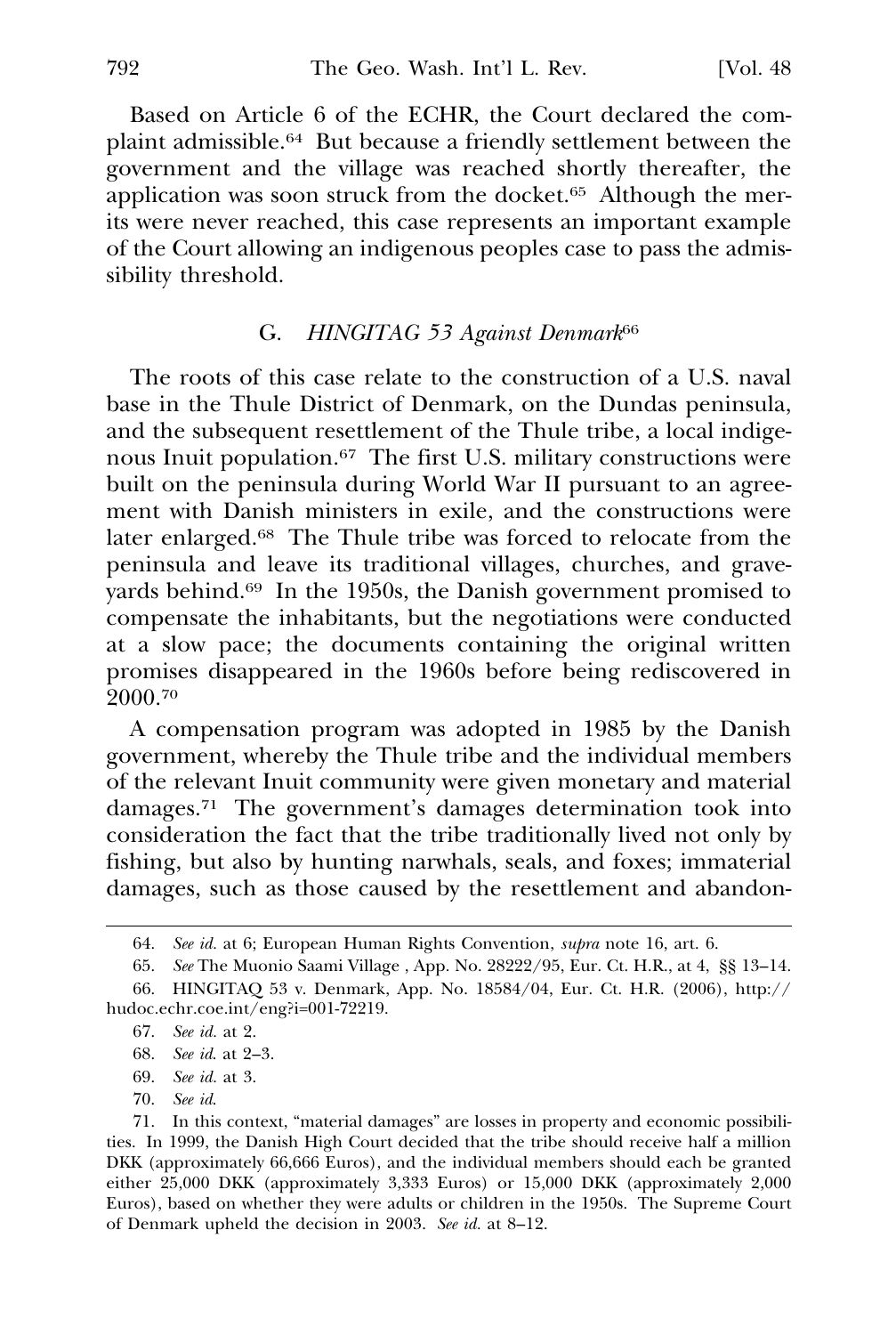ment of cemeteries, were also considered.72 The Danish state built new houses for the concerned Inuits and the military presence on the peninsula was reduced by half following a subsequent Danish-U.S. agreement.73

The Thule tribe brought the case before the ECtHR, which, in addition to the facts above, considered the timing of the military appropriation of the Thule territories.74 Because the appropriation occurred before the entry into force of the ECHR commitment, the Court found its jurisdictional competence hampered *ratione temporis*. 75 Thus, the Court declared the application inadmissible because "the national authorities did strike a fair balance between the proprietary interests of the persons concerned and [the Court was] satisfied that the present case [did] not disclose any appearance of a violation of Article 1 of Protocol No. 1."76

## H. *Handolsdalen Sami Village and Others Against Sweden<sup>77</sup>*

This case arose out of a legal dispute between one region's Sami inhabitants and non-Sami landowners. The landowners wanted to impose local geographical limits on reindeer herding.78 The Sami applicants complained on the basis of ECHR Article 6, emphasizing the high procedural costs of the legal proceedings, the duty to pay damages in case of a procedural loss, and the fact that only individuals were entitled to legal aid while a legal entity, such as a Sami village, was not.79 The applicant's complaint also concerned the duration of the proceedings.80 While the Court did not agree with the majority of the applicant's procedural complaints, the Court did conclude that the proceeding's delay of thirteen years and seven months was excessive.81

One very important aspect of this judgment was the language used by the Court to discuss reindeer herding. The Court mentioned several times in its opinion that "the reindeer herding right

<sup>72.</sup> *See id*. at 6. "Immaterial damages" refers to moral damages.

<sup>73.</sup> *See id*. at 20.

<sup>74.</sup> *See id.* at 16.

<sup>75.</sup> *See id.* at 18.

<sup>76.</sup> *See id.* at 20; European Human Rights Convention Protocol, *supra* note 15, Prot. 1, **R** art. 1.

<sup>77.</sup> Handolsdalen Sami Village & Others v. Sweden, App. No. 39013/04, 49 Eur. Ct. ¨ H.R. 15 (2010), http://hudoc.echr.coe.int/eng?i=001-97993.

<sup>78.</sup> *See id.* at 2, §§ 7–8; European Human Rights Convention, *supra* note 16, art. 6. **R**

<sup>79.</sup> *See* Handölsdalen Sami Village & Others v. Sweden, 49 Eur. Ct. H.R., at 10-11, § 49.

<sup>80.</sup> *See id.* at 14, § 60.

<sup>81.</sup> *See id.* at 12–13, 15, §§ 53, 59, 65–66.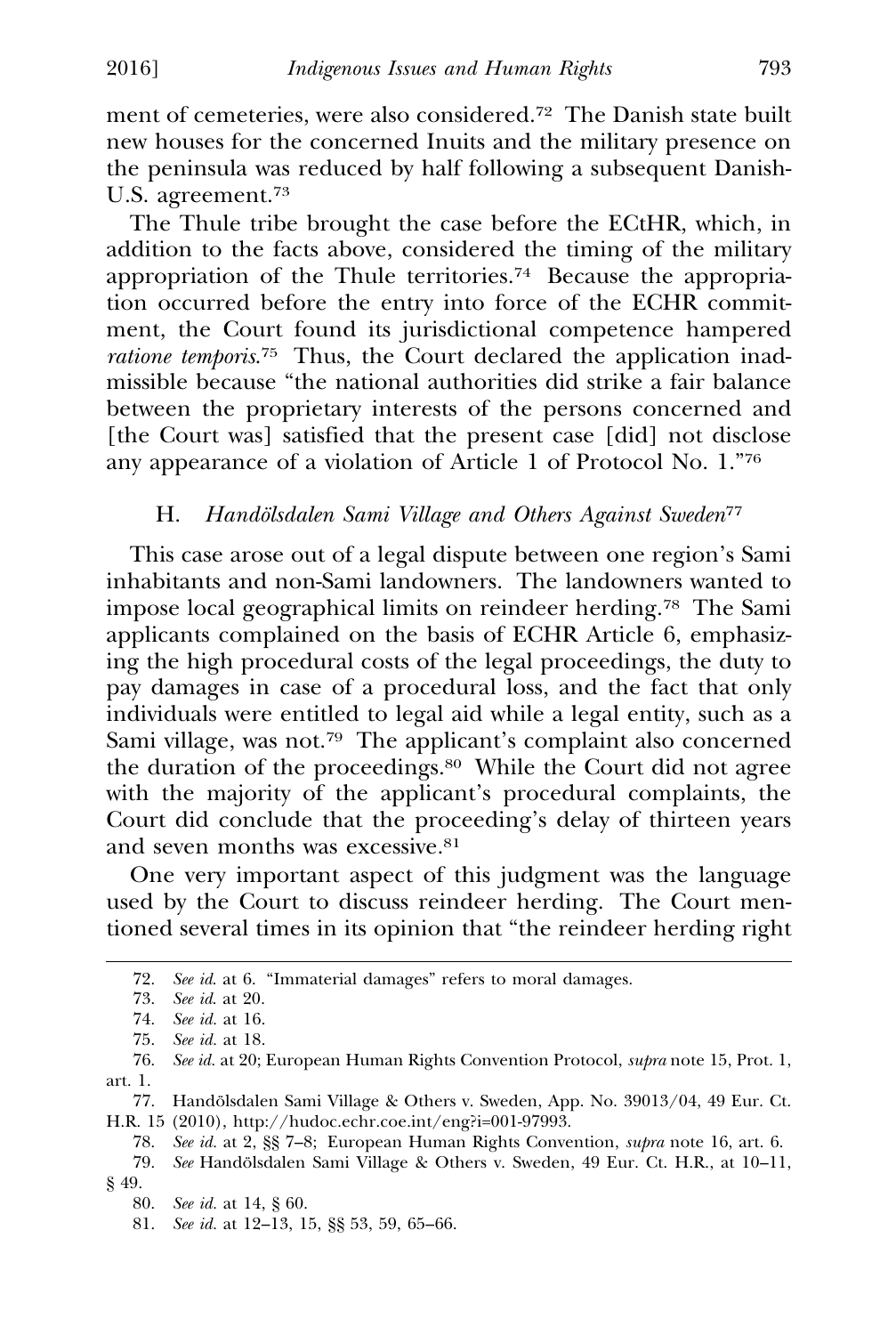is a usufruct of economic value founded on prescription from time immemorial."82 Although these sentences were inserted into the section of the judgment devoted to the presentation of the facts, this language was not a mere recitation of the applicants' submissions, but the Court's own characterization of the importance of reindeer herding to Sami culture.

### I. *Chagos Islanders Against United Kingdom*<sup>83</sup>

This final ECtHR case originated with the construction of the famous Diego Garcia U.S. naval base in the 1960s, which forced the inhabitants of the Chagos islands to leave their ancestral homeland beginning in 1967.84 The case implicates several unique questions given that the Chagos islands, although located in the Indian Ocean, are under the administration of the United Kingdom<sup>85</sup>; the United Kingdom considers the islands "dependencies" to which the protection of the ECHR does not apply.86 Following their forced exodus from the island, one group of islanders was resettled on the Seychelles and the other on Mauritius.87 The United Kingdom granted compensation to those who were resettled on Mauritius, but those resettled on Seychelles were not compensated at all.88

The complaint brought by the islanders was based on Articles 3, 6, 8, and 13 of the ECHR and on Article 1 of Protocol 1,89 but was declared inadmissible on several grounds, primarily *ratione loci*, *ratione temporis*, *ratione materiae*, and *ratione personae*. 90 Most of these grounds were linked to the special public law status of the Chagos archipelago within the British Indian Ocean Territory.91 The dependencies were under the protection of the ECHR only if the United Kingdom extended application of the ECHR by a distinct declaration. Not all the dependencies, however, were in the same

<sup>82.</sup> *See id.* at 8–9, § 39.

<sup>83.</sup> Chagos Islanders v. United Kingdom, App. No. 35622/04, 56 Eur. Ct. H.R. (2012), http://hudoc.echr.coe.int/eng?i=001-115714.

<sup>84.</sup> *See id.* at 3, § 8.

<sup>85.</sup> *See id.* at 2–5, §§ 3, 6–7, 10, 16.

<sup>86.</sup> *See id.*; *id.* at 9–10, §§ 38–39.

<sup>87.</sup> *See id.* at 3–4, § 11.

<sup>88.</sup> *See id.*

<sup>89.</sup> European Human Rights Convention, *supra* note 16, arts. 3, 6, 8, 13 ("Prohibition of torture: No one shall be subjected to torture or to inhuman or degrading treatment or punishment."); European Human Rights Convention Protocol , *supra* note 15, Prot. 1, art. **R** 1.

<sup>90.</sup> *See* Chagos Islanders, 56 Eur. Ct. H.R., at 8–9, §§ 32–36.

<sup>91.</sup> *See id.* at 10–11, § 38–41.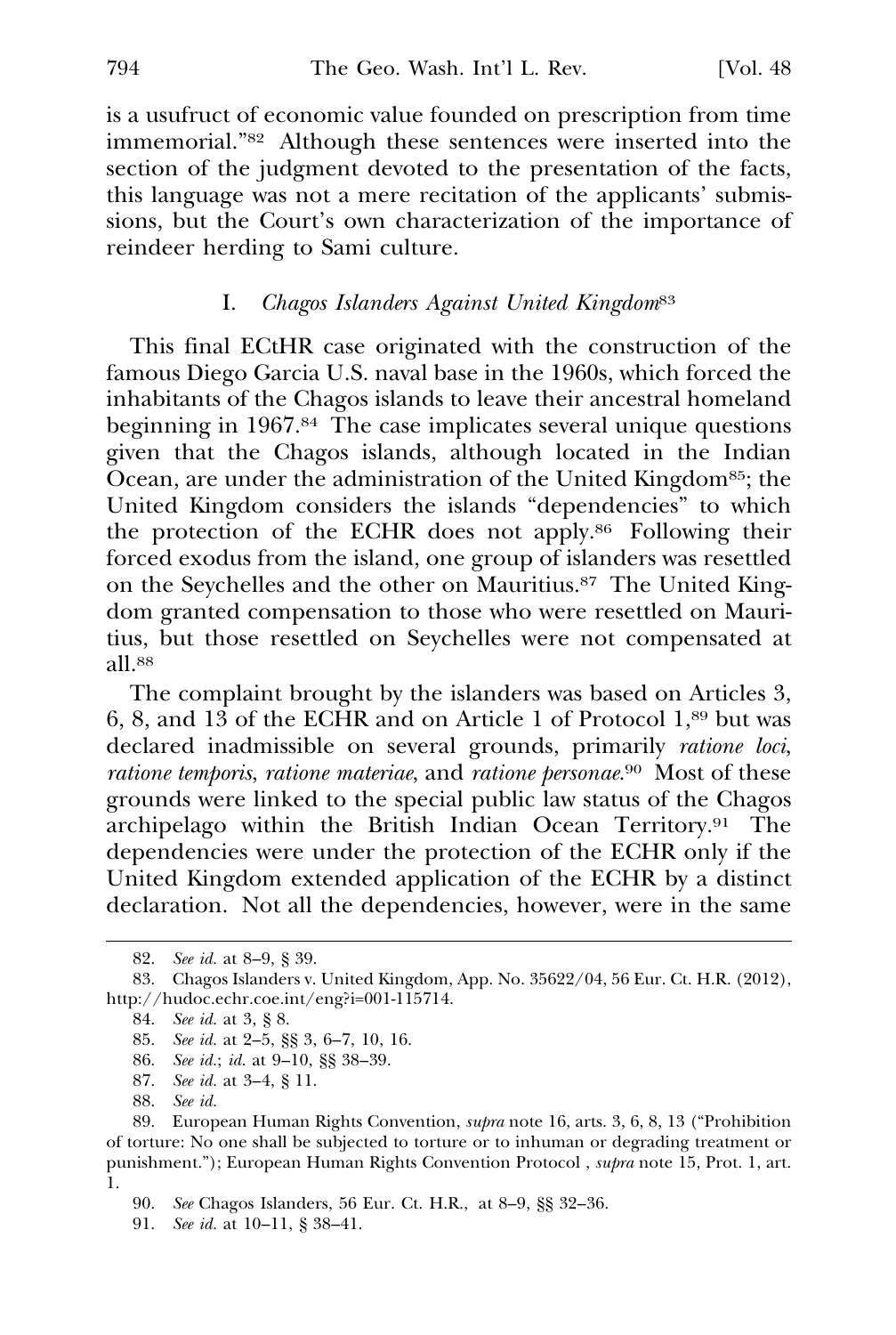sort of protective limbo.<sup>92</sup> The Chagos' legal status had to be taken into account, as well as the *ratione temporis* factor, the time of the expulsion and resettlement, compensations to date, and the subsequent domestic proceedings.<sup>93</sup>

These ambiguities, accentuated by a complicated British jurisprudence on the matter, militated against the jurisdictional competence of the ECtHR.94 Moreover, those applicants who had been compensated in 1982 by the United Kingdom via Mauritius were not considered to be victims by the Court, and thus did not have standing.95 The remaining claims failed on the basis that local remedies had not been exhausted.96 Consequently, the Court declared all the applications as manifestly ill-founded without making any concrete pronouncements on the merits of the legal arguments of the indigenous peoples.<sup>97</sup>

## III. CRITICAL APPRECIATION FOR THE ECTHR'S INDIGENOUS PEOPLES JURISPRUDENCE

The aforementioned cases of the European Commission on Human Rights and the ECtHR plainly demonstrate a problem which has been observed for years: no real judgment has ever been pronounced on indigenous peoples issues by these tribunals. The above (exhaustively) enumerated cases generally represent decisions on admissibility; although the merits of the claims of indigenous peoples were mentioned in several cases, both the European Commission of Human Rights and the ECtHR dismissed each case on procedural grounds.

Not only has the ECtHR failed to reach the merits on any case involving indigenous peoples, but the number of cases that even address these issues is quite small. If one compares the handful of indigenous peoples cases that were dismissed with the 17,754 *in merito* or "real judgments" pronounced in Strasbourg since the establishment of the Court,<sup>98</sup> the disparity becomes fairly striking. Even comparing the number of indigenous peoples cases with the

<sup>92.</sup> *See id.* at 9–10, § 38; *id.* at 17–18, §§ 61–62.

<sup>93.</sup> *See id.* at 22–23, §§ 80–81.

<sup>94.</sup> The Court ultimately found it unnecessary to pass judgment on the geographical applicability of the ECHR given its finding that the applicants had not satisfied the eligibility criteria to be recognized as victims. *See id.* at 22, §§ 76–77.

<sup>95.</sup> *See id.* at 22, § 78.

<sup>96.</sup> *See* Chagos Islanders, 56 Eur. Ct. H.R. at 24–26, §§ 83, 86–87.

<sup>97.</sup> *See id.*

<sup>98.</sup> *See The ECHR in Facts & Figures* 2014, EUR. CT. H.R. 6 (2015) (year-by-year figures) http://www.echr.coe.int/Documents/Facts\_Figures\_2014\_ENG.pdf).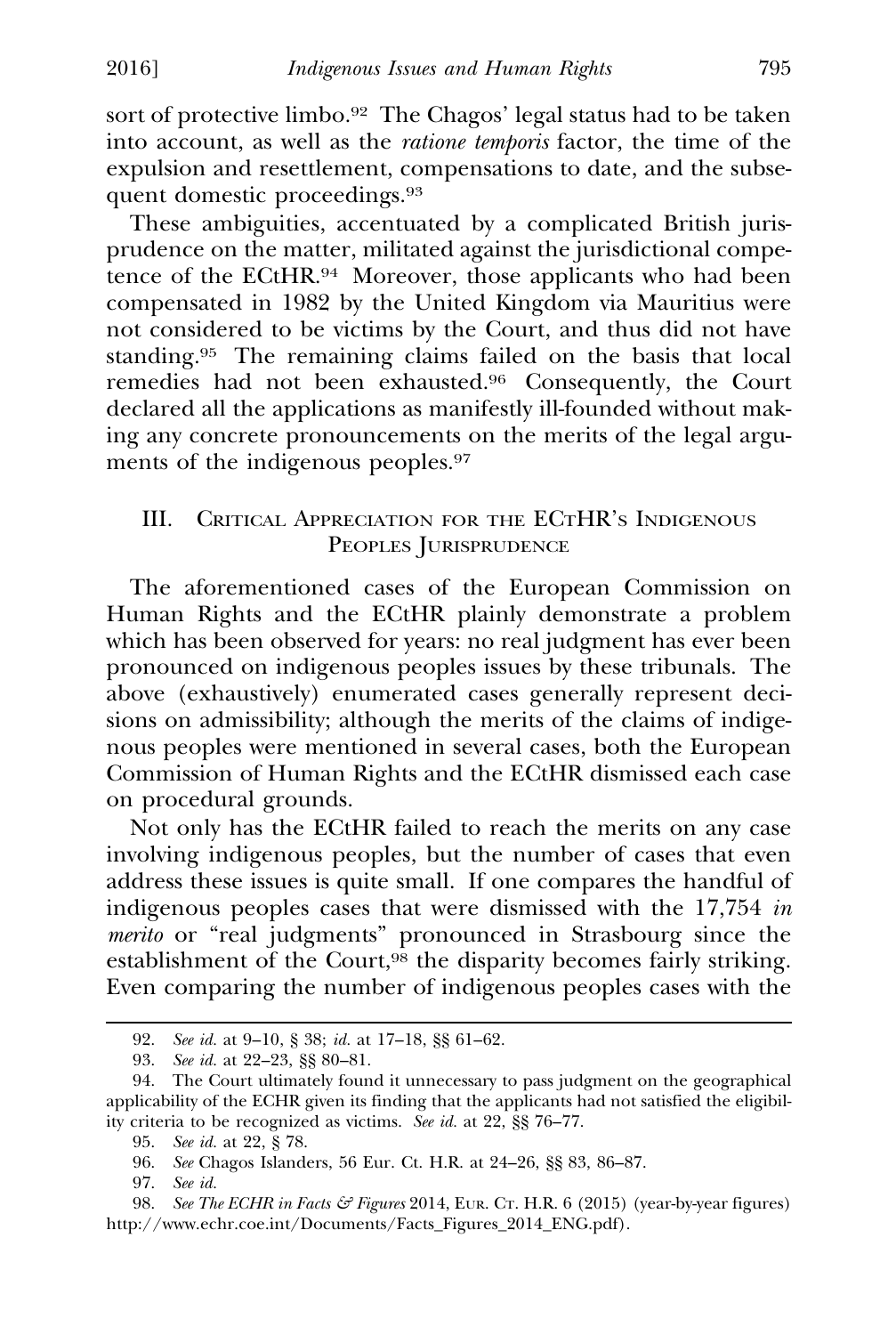roughly fifty judgments issued by the Court concerning linguistic or ethnic minorities, the figures remain disappointing.99 Although since 2000 the Court has evinced some openness to addressing European minority grievances, such as those of the Roma/Tzigane, that willingness was not followed by new efforts to address the problems of indigenous peoples.100

Scholars have taken note of the dearth of indigenous peoples jurisprudence and have offered many critical analyses of the Court's approach. Gismondi, for one, argues that the European Court of Human Rights has not always taken a progressive approach and treated the ECHR as a living instrument, but has instead taken the more conservative position of preserving common European values.101 Gismondi concludes that the "narrow interpretation of Protocol 1 continues to undermine the cultural preservation of indigenous peoples."102 Gismondi is particularly critical in regard to the *HINGITAG* 53 case. In her opinion, the Court's acceptance of the substitute homeland provided for the Inuits in *HINGITAG* 53 represents yet another case where "the European Court's analysis failed to consider the significance of lands for the physical and cultural integrity of indigenous peoples."103 Koivurova is likewise skeptical of the Court's approach, noting that "even if there are promising signs, it is useful to keep in mind that indigenous peoples have received only scant protection for their rights from the European Commission and the Court of Human Rights."104

Some scholars, such as Otis and Laurent, are more generous toward the Court's position, writing that:

<sup>99.</sup> *See id*. at 7.

<sup>100.</sup> *See* ANIKO SZALAI, PROTECTION OF THE ROMA MINORITY UNDER INTERNATIONAL AND EUROPEAN LAW 119 (2015).

<sup>101.</sup> *See* Giovanna Gismondi, *Denial of Justice: The Latest Indigenous Land Disputes Before the European Court of Human Rights and the European Court of Human Rights and the Need for an Expansive Interpretation of Protocol I*, YALE HUM. RTS. & DEV. L.J. (Summer 2015) (manuscript at 45)*,* https://works.bepress.com/giovanna\_gismondi/1/.

<sup>102.</sup> *Id.* at 45.

<sup>103.</sup> *Id*. at 24. It bears noting that in exceptional or irreversible circumstances, the Inter-American Court of Human Rights also considers the substitution of territory to be a legitimate practice. *See also* Mauricio Del Toro Huerta, *Los Aportes de la Jurisprudencia de la Corte Interamericana de Derechos Humanos en la Configuracion del Derecho de Propriedad Colectiva ´ de los Miembros de Comunidades y Pueblos Indıgenas ´* , YALE L. SCH. LEGAL SCHOLARSHIP RESPOSITORY, SELA PAPERS 17 (2008), www.law.yale.edu/documents/pdf/sela/Del\_Toro. pdf.

<sup>104.</sup> Timo Koivurova, *Jurisprudence of the European Court of Human Rights Regarding Indigenous Peoples: Retrospect and Prospects*, 18 INT'L J. MINORITY & GROUP RTS. 1, 28 (2011).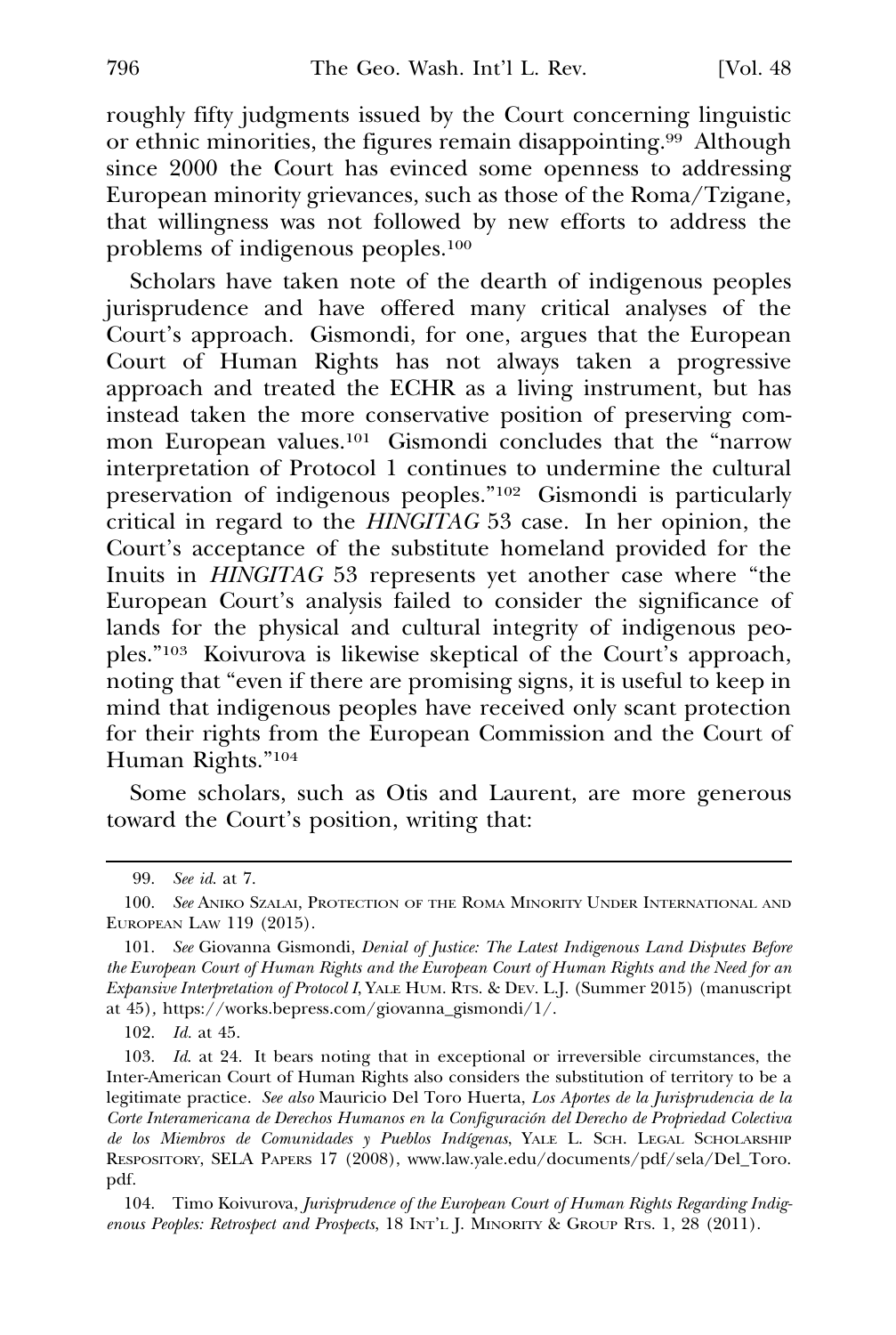[T]he work done by the [ECtHR] is far from inconsistent with the advancement of indigenous rights in Europe. Indeed, indigenous peoples are being welcomed into the system established under the ECHR as the Court recognizes their entitlement to judicial protection and access to courts, a right which carries a special meaning in the context of the international protection of these groups.<sup>105</sup>

Otis and Laurent believe that "the Court is a mere step away from rendering the notion of possession fully autonomous for the benefit of indigenous peoples: all that remains is its interpretation of Protocol No. 1 of the ECHR as imposing an obligation on European states to recognize the existence of ancestral tenure."106 Professors Otis and Laurent are convinced that "by recognizing ancestral tenure, the Court would not be abdicating its role of guarantor of individual rights and freedoms because it would be required to ensure that the exercise of this tenure was subject to those rights."107

The evolution of the ECtHR's jurisprudence on indigenous peoples, however, is arguably hampered by sociological and demographic factors: for indigenous or tribal groups such as "the Inuit of Greenland and the Saami of Scandinavia[,] their numbers were too small and their location on the outskirts of Europe too remote for them to enter the popular European awareness."<sup>108</sup> Sympathizers with indigenous peoples can, perhaps, trust somewhat in "the emerging global consensus on indigenous rights, stemming from the non-binding [United Nations] Declaration on the Rights of Indigenous Peoples."109 This declaration could have a positive influence on the jurisprudence in Strasbourg, obliging the ECtHR "to develop an autonomous interpretation of what property rights means for indigenous peoples."110

<sup>105.</sup> Ghislan Otis & Aurélie Laurent, *Indigenous Land Claims in Europe: The European Court of Human Rights and the Decolonization of Property*, 4 ARCTIC REV. L. & POL. 156, 173 (2013).

<sup>106.</sup> *Id*. at 177.

<sup>107.</sup> *Id*. at 179.

<sup>108.</sup> *See* Koivurova, *supra* note 104, at 29. **R**

<sup>109.</sup> See id. at 31-32; see also Anikó Szalai, Same Target from Different Angles? Anti-discrimi*nation, Protection of Minorities and the Rights of Indigenous Peoples in the UN, PECS J. INT'L &* EUR. L. 30, 38 (2014), http://epa.oszk.hu/02600/02691/00001/pdf/EPA02691\_pjiel \_2014\_1\_030-044.pdf (On this declaration and its impact on the protection of "historical" minorities).

<sup>110.</sup> *See* Koivurova, *supra* note 104, at 34. **R**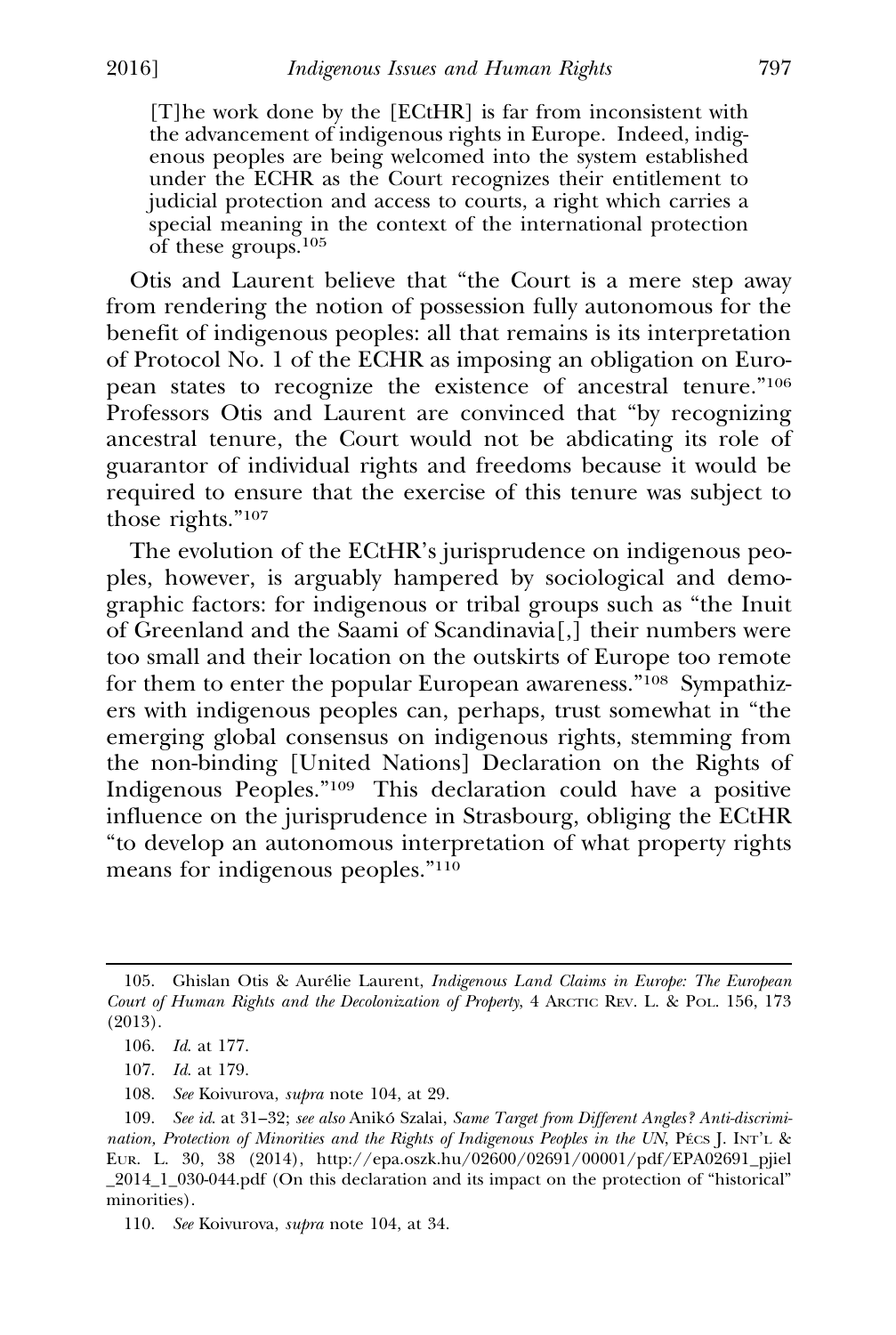### IV. INDIGENOUS ISSUES IN THE INTER-AMERICAN SYSTEM

It is widely recognized that if one compares the aforementioned ECtHR jurisprudence on indigenous peoples with that of the Inter-American system, the human rights protection mechanism in the Americas is significantly more developed than its European counterpart.111 This disparity is exemplified by the fact that not only have indigenous peoples' claims come before the Inter-American Commission and the Inter-American Court, but the Courts have issued *in merito* judgments on these issues as well.<sup>112</sup> The impressive series of judgments from the IACHR can perhaps be linked to the fact that corresponding articles of the Inter-American Convention of Human Rights were formulated in a more robust fashion than their European analogs in the ECHR.

*Prima facie*, the wording of Article 21<sup>113</sup> of the Inter-American Convention of Human Rights, addressing the right to property, is not much different from the ECHR's version. Provisions concerning respect for privacy, however, are significantly more generous in the Inter-American system, including an invocation of the right to dignity<sup>114</sup> and an autonomous prohibition on discrimination.<sup>115</sup>

Within the Inter-American jurisprudence, the analyses of many legal scholars<sup>116</sup> generally include many of the same ten cases, all

116. *See, e.g.*, Dieter Kugelmann, *The Protection of Minorities and Indigenous Peoples Respecting Cultural Diversity*, 11 MAX PLANCK Y.B. U.N. L. ONLINE 1, 233–63 (2007); Valerio de

<sup>111.</sup> *See* Elisa Ruozzi, *Indigenous Rights and International Human Rights Courts: Between Specificity and Circulation of Principles*, APSA 2011 ANN. MEETING PAPER 8 (2011).

<sup>112.</sup> *See id.*

<sup>113.</sup> *Compare* Organization of American States, American Convention on Human Rights, ch. 1, art. 21, Nov. 22, 1969, O.A.S.T.S. No. 36, 1144 U.N.T.S. 123 ("Right to Property: 1. Everyone has the right to the use and enjoyment of his property. The law may subordinate such use and enjoyment to the interest of society. 2. No one shall be deprived of his property except upon payment of just compensation, for reasons of public utility or social interest, and in the cases and according to the forms established by law. 3. Usury and any other form of exploitation of man by man shall be prohibited by law.") [hereinafter American Convention on Human Rights], *with* European Human Rights Convention Protocol, *supra* note 15, Prot. 1, art. 1 ("Every natural and legal person is entitled to the **R** peaceful enjoyment of his possessions. No one shall be deprived of his possessions except in the public interest and subject to the conditions provided for by law and by the general principles of international law.").

<sup>114.</sup> American Convention on Human Rights, *supra* note 113, ch. 1, art. 11 ("Right to **R** Privacy: 1. Everyone has the right to have his honor respected and his dignity recognized. 2. No one may be the object of arbitrary or abusive interference with his private life, his family, his home, or his correspondence, or of unlawful attacks on his honor or reputation. 3. Everyone has the right to the protection of the law against such interference or attacks.").

<sup>115.</sup> *Id*. art. 24 ("Right to Equal Protection: All persons are equal before the law. Consequently, they are entitled, without discrimination, to equal protection of the law.").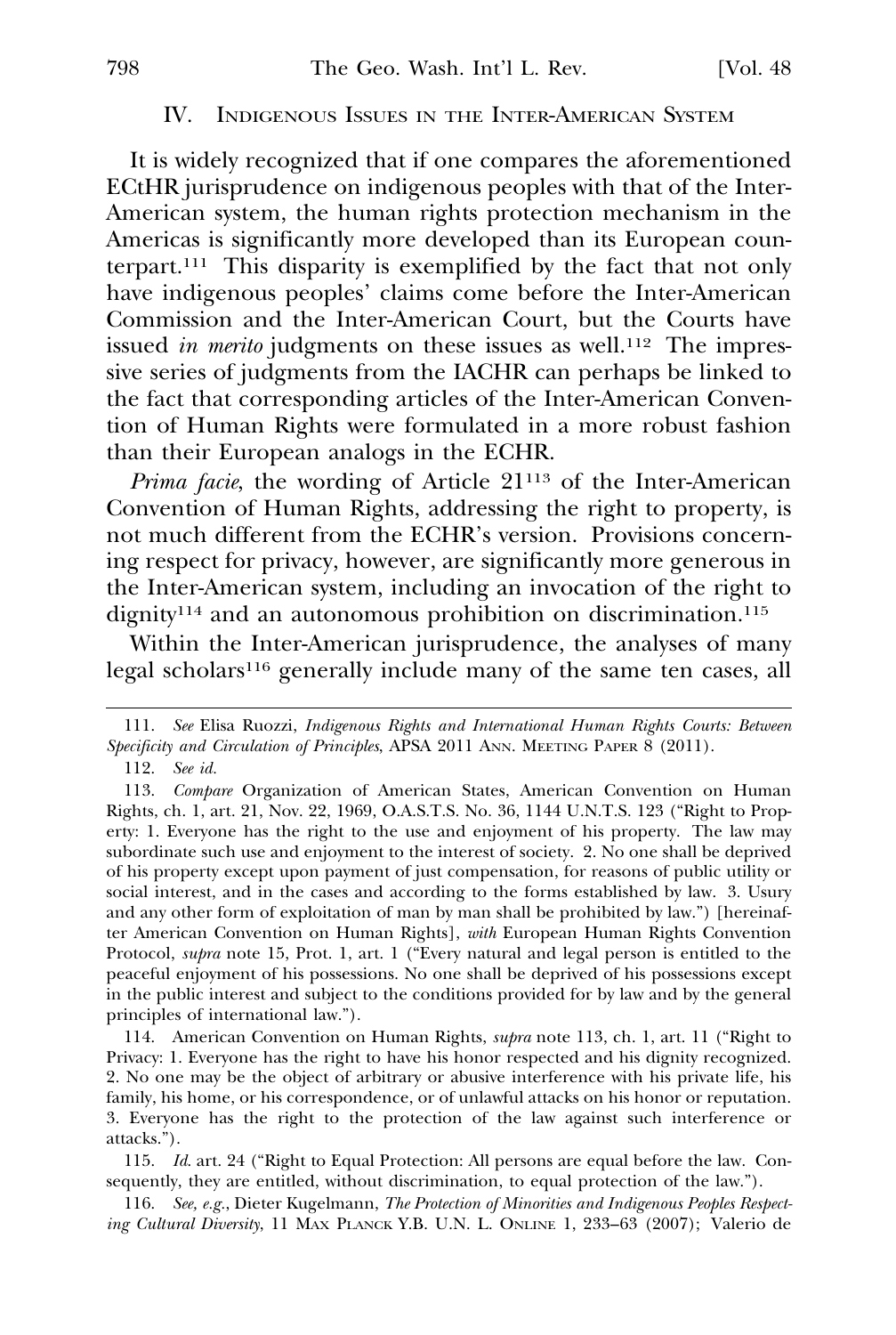of which could be considered indigenous peoples cases.117 While the Author of this Article is no expert on the jurisprudence of the Inter-American system, and this Article is not intended to provide a deep analysis of its courts' decisions, a brief look at these cases reveals a major difference between Inter-American and European practice: the former's courts have pronounced a number of *in merito* judgments on indigenous peoples cases and have not limited themselves to dismissing cases on formalistic procedural grounds.118

The path towards *in merito* judgments on indigenous peoples cases has not always been easy for the IACHR. For example, in the 1990s, Dinah Shelton critiqued the Inter-American Court's decision in the *Saramaka People* case, first, for not following the proposal of the Inter-American Commission to be more open to the interests of the tribal peoples, and second, for failing to balance "uniformity and diversity, as it extends some benefits to those not commonly treated as successors while rejecting the interests of the tribe as a whole. The latter position conservatively fails to acknowledge the uniqueness of tribal societies."119 The Author of the present Article believes that since that time, the Inter-American Court has arrived much closer to the direction that Professor Shelton thought necessary.

The right to the protection of property was confirmed both in principle and in practice in favor of the indigenous tribal commu-

Oliveira Mazzuoli & Dilton Ribeiro, *Indigenous Rights before the Inter-American Court of Human Rights: A Call for a* Pro Individual *Interpretation*, 56 HARV. INT'L L.J. 1, 13 (2015).

<sup>117.</sup> *See* Kichwa Indigenous People of Sarayaku v. Ecuador, Merits & Reparations, Judgment, Inter-Am. Ct. H.R. (ser. C) No. 245 (June 27, 2012); *Indigenous Communities of the Xingu River Basin in Para v. Brazil ´* , Inter-Am. Comm'n H.R., Apr. 11, 2011, (PM 382/10); Salvador Chiriboga v. Ecuador, Reparations and Costs, Judgment, Inter-Am. Ct. H.R. (ser. C) No. 222 (Mar. 3, 2011); Xákmok Kásek Indigenous Community v. Paraguay, Merits, Reparations, and Costs, Judgment, Inter-Am. Ct. H.R. (ser. C) No. 214 (Aug. 24, 2010); Saramaka People v. Suriname, Preliminary Objections, Merits, Reparations, and Costs, Judgment, Inter-Am. Ct. H.R. (ser. C) No. 172 (Nov. 28, 2007); Sawhoyamaxa Indigenous Community v. Paraguay, Merits, Reparations and Costs, Judgment, Inter-Am. Ct. H.R. (ser. C) No. 146 (Mar. 29, 2006); Yakye Axa Indigenous Community v. Paraguay, Inter-Am. Ct. H.R. (ser. C) No. 125 (June 17, 2005); Moiwana Community v. Suriname, Preliminary Objections, Merits, Reparations and Costs, Judgment, Inter-Am. Ct. H.R. (ser. C) No. 124 (June 15, 2005); *Mayagna (Sumo) Awas Tingni Community v. Nicaragua*, Inter-Amer. Ct. H.R. (ser. C) No. 79 (Aug. 31 2001); IACHR, Report No. 96/03, Case 12.053, Maya Indigenous Communities of the Toledo District (Belize), October 24, 2003, ¶ 1.

<sup>118.</sup> *See*, *e.g.*, Mayagna (Sumo) Awas Tingni Community v. Nicaragua, Merits, Reparations and Costs, Judgment, Inter-Am. Ct. H.R. (ser. C) No. 79 (Aug. 31, 2001).

<sup>119.</sup> Dinah Shelton, *The Jurisprudence of the Inter-American Court of Human Rights*, 10 AM. U. J. INT'L. L. & POL'Y at 333, 367 (1994–1995).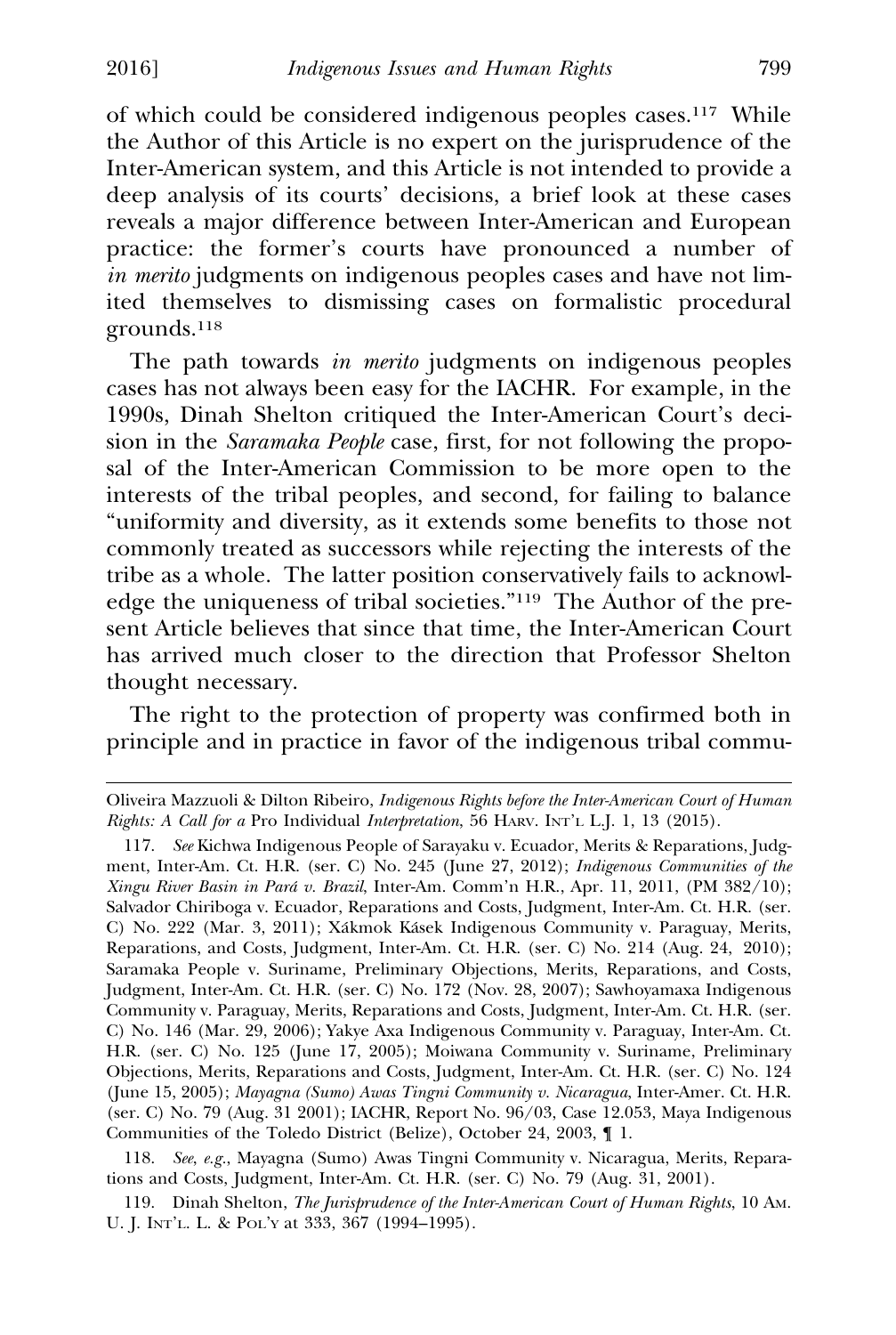nities by the Inter-American tribunals. In *Mayagna (Sumo) Awas Tingni Community v. Nicaragua*, the IACHR held that:

[O]wnership of the land is not centered on an individual but rather on the group and its community. Indigenous groups, by the fact of their very existence, have the right to live freely in their own territory; the close ties of indigenous people with the land must be recognized and understood as the fundamental basis of their cultures, their spiritual life, their integrity, and their economic survival.<sup>120</sup>

Notably, the Inter-American Commission on Human Rights considered that the right to property exists not only pursuant to the Inter-American Convention, but also arises from contemporary treaty and customary law.121 The IACHR further held that states have a "sacred compromise to provide special protection for indigenous peoples"122 and it considered that "the protection of [indigenous peoples' rights] does not only imply the protection of an economic unit, but also aims at shielding a community from outside interference with their cultural and social development, which is inextricably linked to their relationship with their lands."123

Recently, in the *Yakye Axa* case, the IACHR developed a promising approach to indigenous peoples' rights, linking basic human rights to the concept of dignity, or, more precisely, the right to live with dignity:

<sup>120.</sup> *See* Mayagna Awas Tingni Community v. Nicaragua, Inter-Am. Ct. H.R. (ser. c) No. 79 149.

<sup>121.</sup> Mary and Carrie Dan v. United States, Case 11.140, Inter-Am. Comm'n H.R., Report No. 75/02, OEA/Ser.L./V/II.117, doc. 5 rev. 1 ¶¶ 125, 139 (2002) (The Inter-American Commission pronounced this in the case of *Mary and Carrie Dann v. United States*. The Commission found that measures taken by the United States "were not sufficient to comply with contemporary international human rights norms, principles and standards that govern the determination of indigenous property interests." These norms require that the "consideration of [indigenous peoples'] particular historical, cultural, social, and economic situation and experience" including special attention to the "connection between communities of indigenous peoples and the lands and resources that they have traditionally occupied and used, the preservation of which is fundamental to the effective realization of the human rights of indigenous peoples more generally and therefore warrants special measures of protection"); *see also* Alex Page, *Indigenous Peoples' Free and Informed Consent in the Inter-American Human Rights System*, 4 SUSTAINABLE DEV. L. & POL., 16, 18 (2004) ("To fulfill its obligations under the American Convention, the Commission found that Nicaragua was required to 'officially delimit, demarcate, and title the lands belonging to the Awas Tingni Community within a maximum period of 15 months, with the full participation of, and considering the customary law, values, usage, and customs of, the Community.'").

<sup>122.</sup> See Diana Contreras-Garduño, Diana & Sebastian Rombouts, Collective Reparations *for Indigenous Communities Before the Inter-American Court of Human Rights*, 27 MERKOURIOS-UTRECHT J. INT'L & EUR. L. 1, 13 (2010).

<sup>123.</sup> *Id.*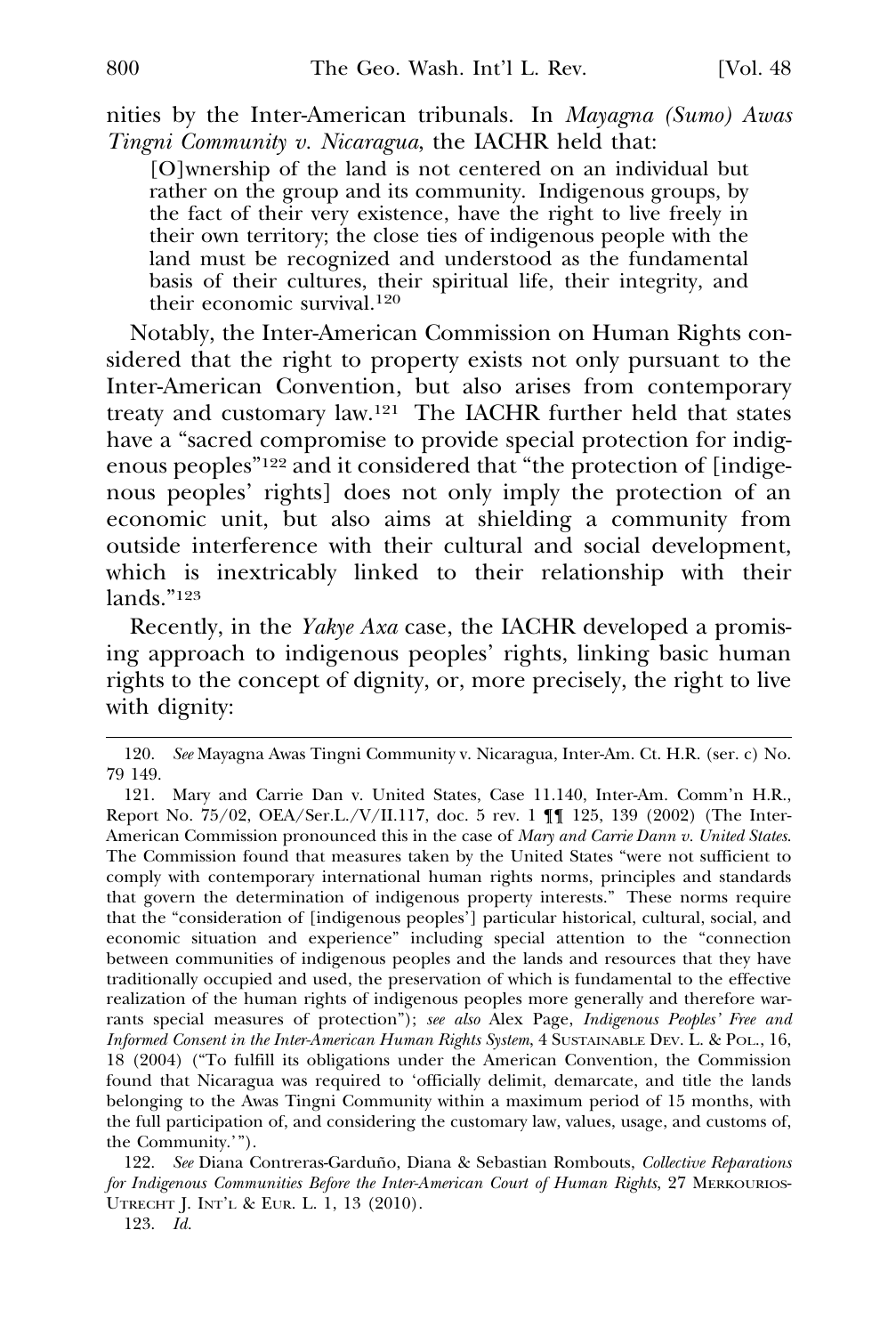Special detriment to the right to health, and closely tied to this, detriment to the right to food and access to clean water, [can] have a major impact on the right to a decent existence and basic conditions to exercise other human rights, such as the right to education or the right to cultural identity.<sup>124</sup>

*Yakye Axa* seems to indicate that further evolution of the right to live with dignity might form the basis of future developments in the IACHR's indigenous peoples jurisprudence.

It is important, however, to remember a major weakness of the Inter-American approach: states are sometimes reluctant, if not openly hostile, to the Court's jurisprudential innovations.125 One example is the Brazilian boycott of the Organization of the American States to protest a provisional *interim* decision of the IACHR requesting the suspension of construction of the Belo Monte hydroelectric power plant.126 Marcia Nina Bernardes notes, "Even today, the Brazilian government appears to be resistant to the scrutiny of its public policies by international bodies."127

Matters of industrialization or great infrastructural enterprises provide another example. In one case, the Inter-American jurisprudence confirmed the right of indigenous peoples to a consultation.<sup>128</sup> The Court viewed the right to a consultation as necessary to protect the right to property.129 Such consultations are to be engaged in "with the aim of reaching an agreement or obtaining consent regarding the proposed measures."130 The consultation should be "active and effective and not scenical."131 The "free prior informed consent," as Alanis emphasizes, should be taken in conformity with customs and traditions of the concerned indige-

<sup>124.</sup> Yakye Axa Indigenous Community v. Paraguay, Inter-Am. Ct. H.R. (ser. C) No. 125, ¶ 167 (June 17, 2005).

<sup>125.</sup> *See* Aniko Raisz, *Indigenous Communities before the Inter-American Court of Human Rights–New Century, New Era?*, 5 MISKOLC J. INT'L L. No. 2., 45 (2008), http://epa.oszk.hu/ 00200/00294/00012/pdf/20082raisz1.pdf.

<sup>126.</sup> *See* Thomas M. Antkowiak, *Rights, Resources and Rhetoric: Indigenous Peoples and the Inter-American Court*, 35 U. PA. J. INT'L L. 113, 119 (2013).

<sup>127.</sup> *See* Marcia Nina Bernardes, *Inter-American Human Rights System as a Transnational Public Sphere: Legal and Political Aspects of the Implementation of International Decisions*, SUR INT'L J. HUM. RTS, 131, 136 (Dec. 2011).

<sup>128.</sup> Kichwa Indigenous People of Sarayaku v. Ecuador, Merits and Reparations, Judgment, Inter-Am. Ct. H.R., (ser. C) No. 12,465, ¶ 157–65 (June 27, 2012).

<sup>129.</sup> *See id.* at 39-40, §§ 159–160.

<sup>130.</sup> *See id.* at 52, § 185.

<sup>131.</sup> *See* Raisz, *supra* note 125, at 45. **R**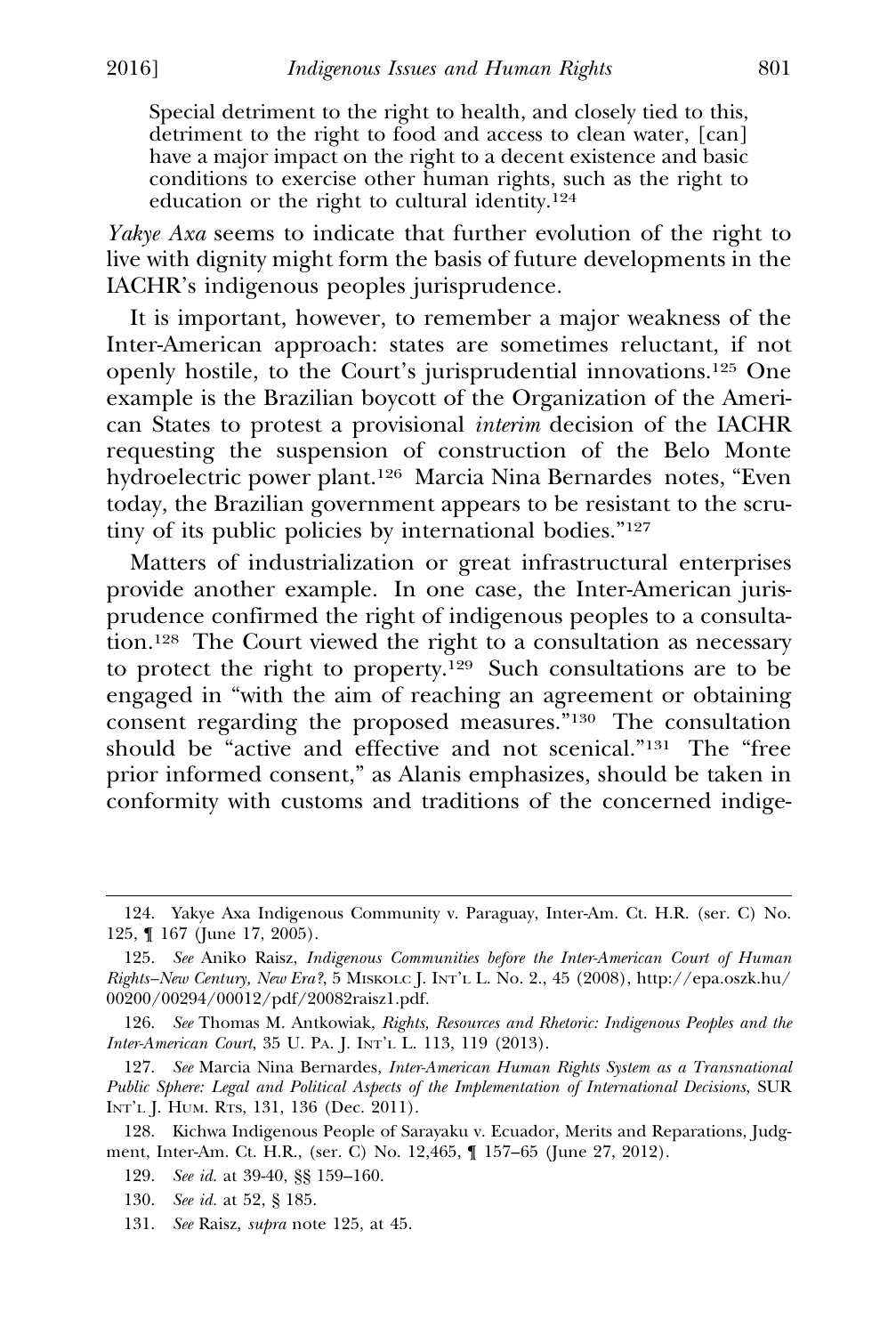nous peoples,132 "in good faith, through culturally adequate procedures and should have as its aim arriving at an agreement."133

As elegant a jurisprudential innovation as this may be, however, the obligation that the state consult with the interested indigenous community seems to some scholars to be a tool which is both too weak and easily manipulable to the detriment of indigenous peoples.134 Page argues that the most significant obstacle to the consultation principle is "the unequal bargaining power of the vast majority of indigenous communities."135

One proposed way to address the weaknesses of the IACHR would be to import and promote the friendly settlement procedure.136 This procedure is frequently applied by states in the Council of Europe, where an accumulation of negative precedents before the European Court of Human Rights has led states to calculate the probable loss from a case and settle with the applicant before the Court can impose steeper damages.137 A similar mechanism could complement the existing jurisprudential tools of the Inter-American institutions and further strengthen the IACHR's protection of indigenous peoples' rights.

Despite the IACHR's deficiencies, the question remains whether the European Court of Human Rights could (or should) profit from the more developed jurisprudence of the IACHR to tackle European shortcomings in indigenous matters.

#### V. A BRIEF DEFENSE OF THE COUNCIL OF EUROPE

Despite the shortcomings of the Council of Europe explained above, and particularly of the ECtHR, the CoE is not wholly deficient in protecting the rights of indigenous peoples. As mentioned in Part I of this Article, two other international treaties were ratified to protect the interest of national minorities in Europe: the European Charter for Regional or Minority Languages and the Framework Convention for the National Minorities (Framework

<sup>132.</sup> See Efrén C. Olivares Alanis, *Indigenous Peoples' Rights and the Extractive Industry*: *Jurisprudence From the Inter-American System of Human Rights*, 5 GOETTINGEN J. INT'L L. 187, 214 (2013).

<sup>133.</sup> See Del Toro Huerta, *supra* note 103, at 22.

<sup>134.</sup> *See* Antkowiak, *supra* note 126, at 119. **R**

<sup>135.</sup> *See* Page, *supra* note 121, at 19. **R**

<sup>136.</sup> *See* Sean Burke, *Indigenous Reparations Re-Imagined: Crafting a Settlement Mechanism for Indigenous Claims in the Inter-American Court of Human Rights*, 20 MINN. J. INT'L L. 123, 123–43 (2011).

<sup>137.</sup> European Human Rights Convention, *supra* note 16, art. 39.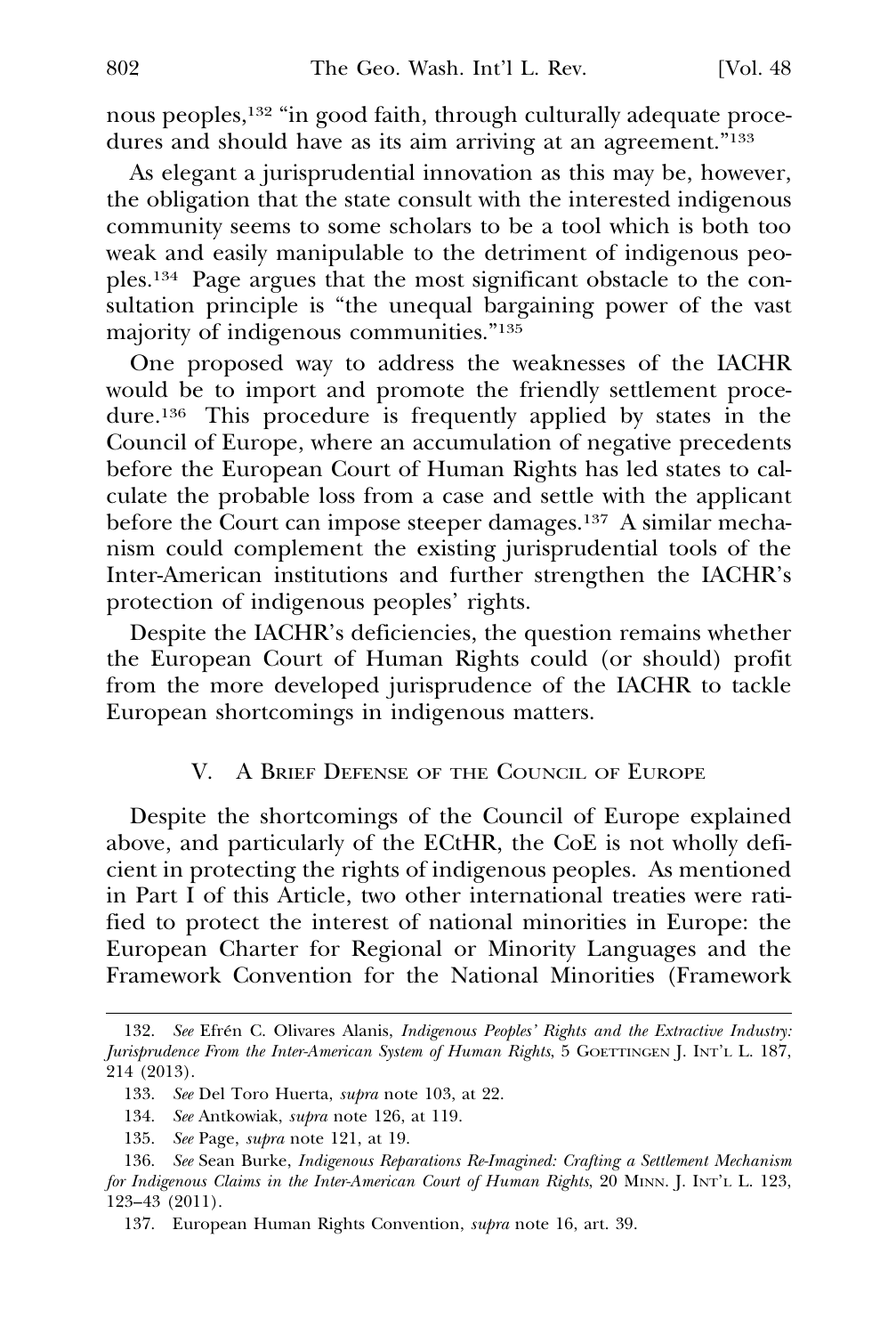Convention).138 As the title suggests, the Charter on Regional or Minority Languages was designed to protect use of minority languages in different aspects of life, including education, culture, media, administration, the judiciary, and transboundary cooperation.139 The Framework Convention addresses not only issues of language, but also non-discrimination and affirmative action, identity protection, minority interest articulation during administrative reforms,140 and minority participation in decision-making procedures.141 Although both of these instruments respond to the needs of linguistic, religious, and ethnic minorities, as well as those of the so-called "historical" minorities of Europe,<sup>142</sup> they nevertheless also cover a great many of the desiderata of European indigenous peoples.

It is evident from the reports submitted by the Scandinavian countries to monitoring committees for these two treaties that the instruments deal substantively and regularly with the Sami's situation,143 and that evaluation of these reports involves analyzing Sami

141. *See generally Framework Convention for the Protection of National Minorities and Explanatory Report*, CAHMIN, COUNCIL OF EUROPE 142 (Feb. 1995), https://rm.coe.int/CoERMPub licCommonSearchServices/DisplayDCTMContent?documentId=09000016800c10cf.

142. See Kovács, Protection of Minorities, *supra* note 1, at 337–39.

143. As to the Framework Convention, see, e.g., *Fourth Opinion on Denmark*, Advisory Committee on the Framework Convention for the Protection of National Minorities, COUNCIL OF EUROPE, ACFC/OP/IV(2014)001 (Jan. 20, 2015), https://rm.coe.int/CoERM PublicCommonSearchServices/DisplayDCTMContent?documentId=09000016801cdeca; *Fourth Report Submitted by Denmark Pursuant to Article 25, Paragraph 2 of the Framework Convention for the Protection of National Minorities*, COUNCIL OF EUROPE, ACFC/SR/IV(2014)002 (Jan. 29, 2014), https://rm.coe.int/CoERMPublicCommonSearchServices/DisplayDCTM Content?documentId=0900001680090338; *Third Opinion on Sweden*, Advisory Committee on the Framework Convention for the Protection of National Minorities, COUNCIL OF EUROPE, ACFC/OP/III(2012)004 (Nov. 16, 2012), http://www.coe.int/t/dghl/monitoring/minorities/3\_FCNMdocs/PDF\_3rd\_OP\_Sweden\_en; *Third Report Submitted by Sweden Pursuant to Article 25, Paragraph 2 of the Framework Convention for the Protection of National Minorities*, COUNCIL OF EUROPE, ACFC/SR/III(2011)003 (June 1, 2011), http:// www.coe.int/t/dghl/monitoring/minorities/3\_FCNMdocs/PDF\_3rd\_SR\_Sweden\_en.pdf; *Third Opinion on Sweden*, Advisory Committee on the Framework Convention for the Protection of National Minorities, COUNCIL OF EUROPE, ACFCOP/III(2010)007 (Apr. 13,

<sup>138.</sup> For details and analysis, see PÉTER KOVÁCS, INTERNATIONAL LAW AND MINORITY PROTECTION: RIGHTS OF MINORITIES OR LAW OF MINORITIES? (Budapest ed., 2000).

<sup>139.</sup> *See* European Charter for Regional or Minority Languages, Nov. 5, 1992, C.E.T.S. No. 148, http://www.coe.int/en/web/conventions/full-list/-/conventions/trea ty/148.

<sup>140.</sup> For example, prohibitions on gerrymandering, *see Framework Convention for the Protection of National Minorities and Explanatory Report*, Ad Hoc Committee for the Protection of National Minorities (CAHMIN), COUNCIL OF EUROPE, 6, art. 16, https://www.coe.int/t/ dghl/monitoring/minorities/1\_atglance/PDF\_H(95)10\_FCNM\_ExplanReport\_en.pdf; *see also id.* at 22–23 ("The purpose of this article is to protect against measures which change the proportion of the population in areas inhabited by persons belonging to national minorities . . . [such as] redrawing administrative borders with a view to restricting the enjoyment of such rights and freedoms ("gerrymandering").").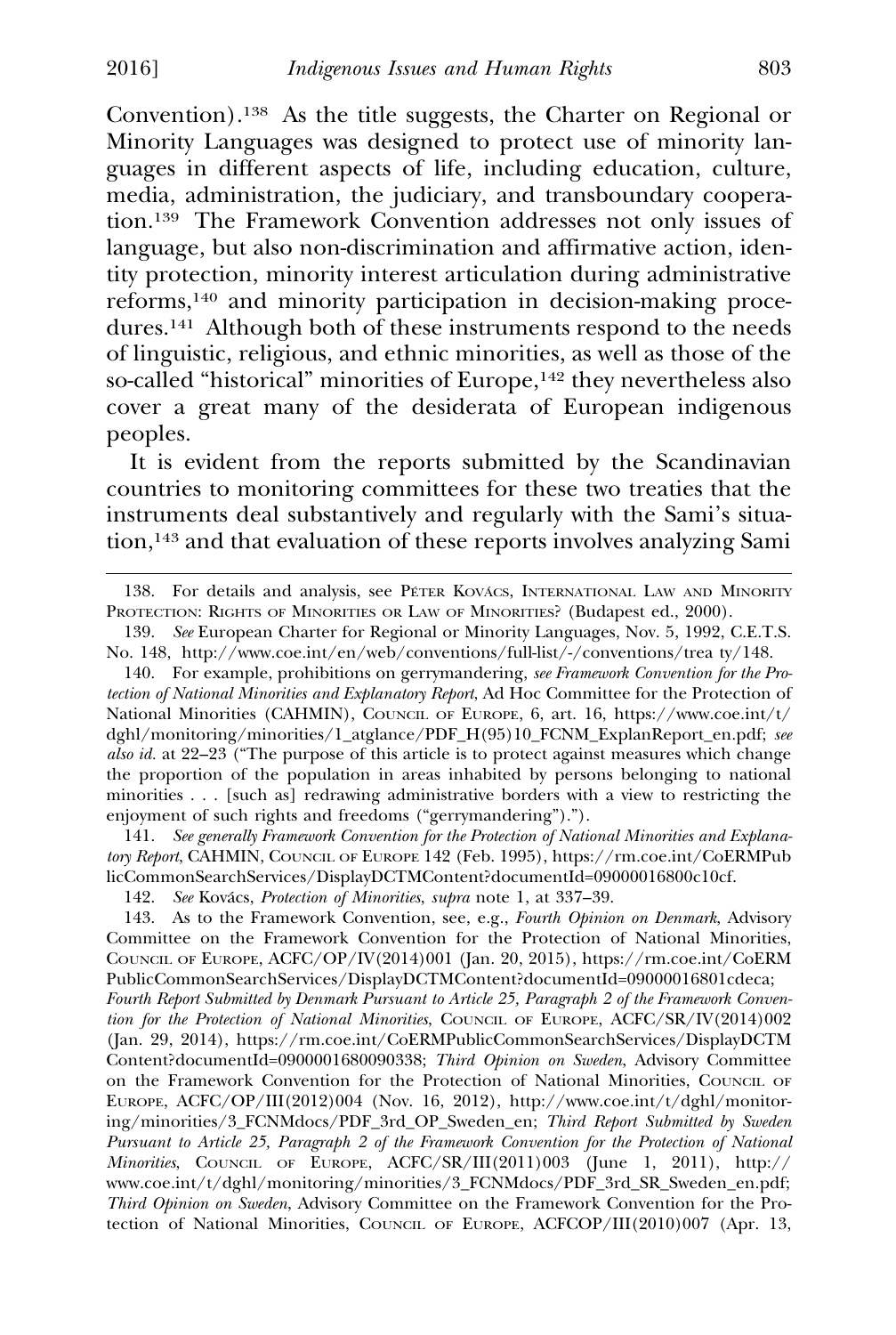grievances.144 It also bears mentioning that the Framework Convention covers the enormous territorial boundaries of Russia and could be used to protect the rights of the indigenous peoples there as well.145

Despite the viability of these two treaties to address many of the grievances of indigenous peoples, however, not all indigenous peoples are satisfied with that approach. The Norwegian Sami, for example, do not want to be covered by the Framework Convention because they identify themselves as an "indigenous people" and not simply as a minority.146 That said, the Norwegian Sami are likely in the minority of European indigenous peoples, as most would likely prefer to have their cultural identities protected regardless of the particular means used to achieve that end.

144. Sami grievances include, especially, land rights and cultural issues. *See, e.g.*, *Third Opinion on Sweden*, *supra* note 143, §§ 54–59 (discussing Sami land rights and noting Swed- **R** ish parliamentary recognition of the Sami as an indigenous peoples); *Third Opinion on Finland*, supra note 143, §§ 14, 55–57 (noting the problem of the legal uncertainty of Sami **R** boundaries); *id.* § 52 ("For historical reasons, the Finnish authorities consider that land rights should not be granted personally to the Sami as a people but rather on a territorial basis to all traditional residents of the Sami Homeland. The Sami, however, see themselves entitled as an indigenous people to special land rights, in conjunction with the existing protection mechanisms of their culture and identity."); *see also Fourth Opinion on Denmark*, *supra* note 143, §§ 18, 87–88 (expressing concerns about the situation of the Greenlandic **R** language, especially on the Danish mainland).

145. *See Third Opinion on the Russian Federation*, Advisory Committee on the Framework Convention for the Protection of National Minorities, COUNCIL OF EUROPE, §§ 21, 25, 30- 33, 80-84, ACFC/OP/III(2011)010 (July 25, 2012), http://www.coe.int/t/dghl/monitor ing/minorities/3\_FCNMdocs/PDF\_3rd\_OP\_RussianFederation\_en.pdf (criticizing the Russian government for merely partial implementation of its international legal commitments and pieces of domestic legislation protecting indigenous peoples, as well as analyzing the traditional issues facing indigenous peoples in Russia, such as rights to hunting, fishing, or herding on indigenous territories); *see Third Report Submitted by the Russian Federation Pursuant to Article 25, Paragraph 2 of the Framework Convention for the Protection of National Minorities*, COUNCIL OF EUROPE, ACFC/SR/III(2010)005 (Apr. 9, 2010), http://www.coe. int/t/dghl/monitoring/minorities/3\_FCNMdocs/PDF\_3rd\_SR\_RussianFed\_en.pdf.

146. For more on the Norwegian Sami, *see Third Opinion on Norway*, Advisory Committee on the Framework Convention for the Protection of National Minorities, COUNCIL OF EUROPE,  $\S$ § 11, 30, ACFC/OP/III(2011)007 (Aug. 31, 2011), http://www.coe.int/t/dghl/ monitoring/minorities/3\_FCNMdocs/PDF\_3rd\_OP\_Norway\_en.pdf (noting the Sami Parliament's decision stating that the Sami do not wish to remain under the personal scope of application of the Framework Convention because "legally" the Sami are not minorities); *Third Report Submitted by Norway Pursuant to Article 25, Paragraph 2 of the Framework Convention for the Protection of National Minorities*, COUNCIL OF EUROPE, ACFC/SR/III(2010)009 (July 21,  $2010$ ), http://www.coe.int/t/dghl/monitoring/minorities/3\_FCNMdocs/PDF\_3rd\_SR\_ Norway\_en.pdf.

<sup>2011),</sup> http://www.coe.int/t/dghl/monitoring/minorities/3\_FCNMdocs/PDF\_3rd\_OP\_ Finland\_en.pdf; *Third Report Submitted by Finland Pursuant to Article 25, Paragraph 2 of the Framework Convention for the Protection of National Minorities*, COUNCIL OF EUROPE, ACFC/SR/ III(2010)001 (Feb. 17, 2010), http://www.coe.int/t/dghl/monitoring/minorities/3\_ FCNMdocs/PDF\_3rd\_SR\_Finland\_en.pdf.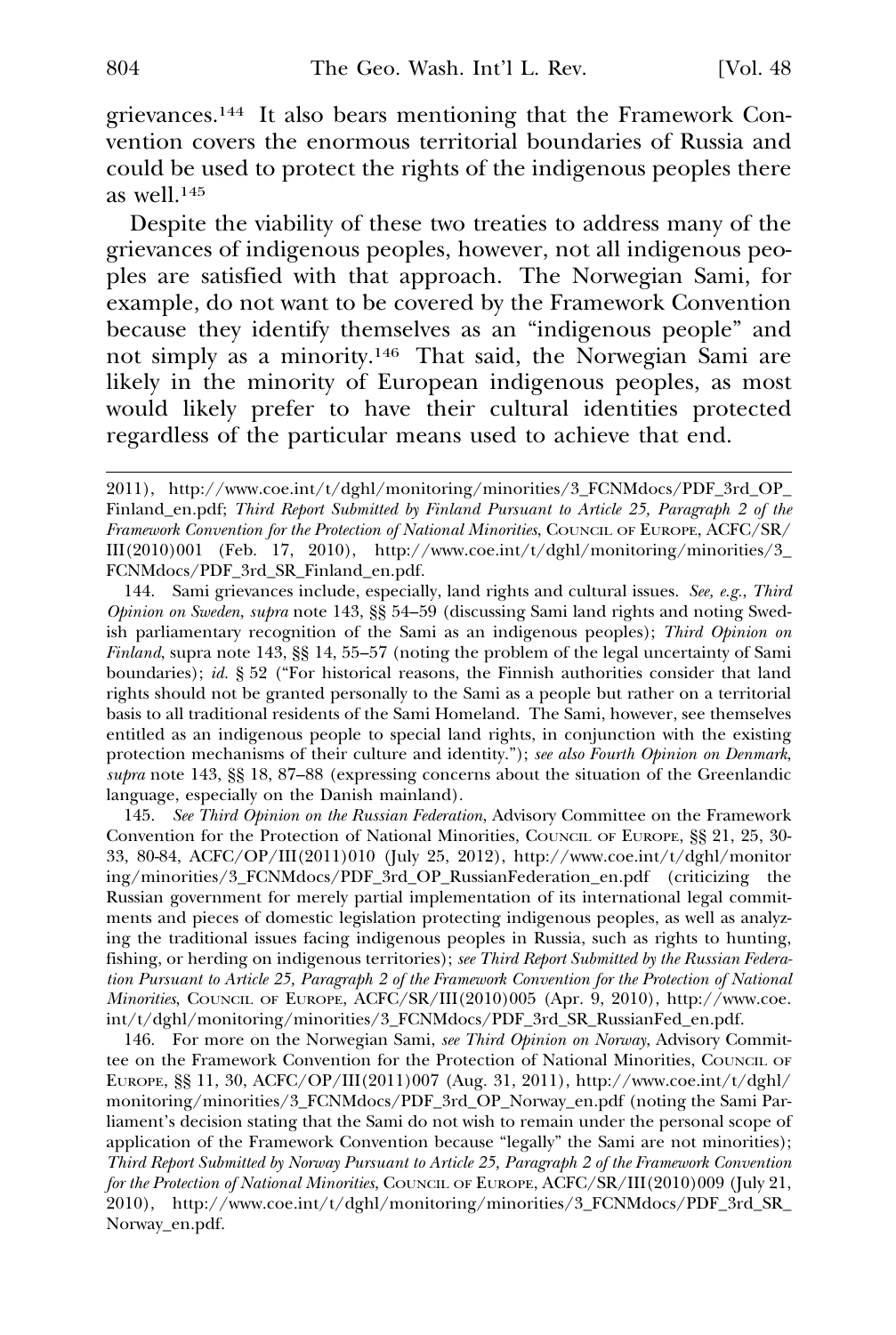#### **CONCLUSION**

The European system has much to learn from the Inter-American system about how to best understand the needs and legal claims of indigenous peoples. For many years, the Inter-American Court of Human Rights profited from the ECtHR's jurisprudence and widely applied the Court's citations and references in many types of cases, including those addressing the limitations necessary in a democratic society to preserve public order, prevent crime, and ensure the enjoyment of rights and freedoms<sup>147</sup>; recently, a trend in the opposite direction can be observed. The ECtHR already benefits from the Inter-American jurisprudence developed on matters of forced disappearances and collective compensation systems148; the Court could similarly benefit from IACHR jurisprudence concerning indigenous peoples.

To date, the Inter-American jurisprudence on indigenous peoples has yet to be cited by the European Court of Human Rights in any case. This begs the question of whether the ECtHR is ready to understand the merits of the indigenous peoples' claims, instead of rejecting them for failure to satisfy formal admissibility requirements.

Despite the Court's failure thus far to decide an indigenous peoples case on the merits, the continued evolution<sup>149</sup> of the ECtHR's jurisprudence cannot be ignored.150 For the ECtHR to finally reach the merits of an indigenous peoples case and formally recognize the rights of these groups, the ECtHR needs "only" a good

149. *See* Maja K. Eriksson, *At the Service of Human Rights*: *The Contribution of the Human Rights Bodies of the OAS to the Protection of Indigenous Peoples' Communal Property*, 63 (Uppsala Faculty of Law, Working Paper No. 2014:5) http://www.jur.uu.se/LinkClick.aspx?file ticket=YCukCvmAiyc%3D&tabid=5502&language=sv-SE.

150. *See* Asbjørn Eide, *Rights of Indigenous Peoples – Achievements in International Law During the Last Quarter of a Century*, 37 NETH. Y. B. INT'L L. 155, 178-79 (2006); Gaetano Pentassuglia, *Towards a Jurisprudential Articulation of Indigenous Land Rights*, 22 EUROPEAN J. INT'L L. 165, 198 (2011). Besides the hope for continued jurisprudential evolution, there is also hope that the drafting efforts of a special sub-regional Scandinavian convention for the benefit of the Sami peoples, which has been under inter-governmental and inter-parliamentary negotiations since 2011, will help protect the rights of these indigenous peoples. For the text of the original draft and commentaries, see Mattias Åhrén, Martin Scheinin, & John B. Henriksen, *The Nordic Sami Convention International Human Rights, Self-Determination and other Central Provisions*, 3 GALDU CALA *J. INDIGENOUS PEOPLES RIGHTS* (2007), http:// www.galdu.org/govat/doc/samekoneng\_nett.pdf.

<sup>147.</sup> See Péter Kovács, *Developments and Limits in International Jurisprudence*, 31 DENV. J. INT'L L. & POL'Y 461, 471 (2002–03).

<sup>148.</sup> For more on this topic, see generally *id.* (discussing the influence of international tribunals' jurisprudence on one another).